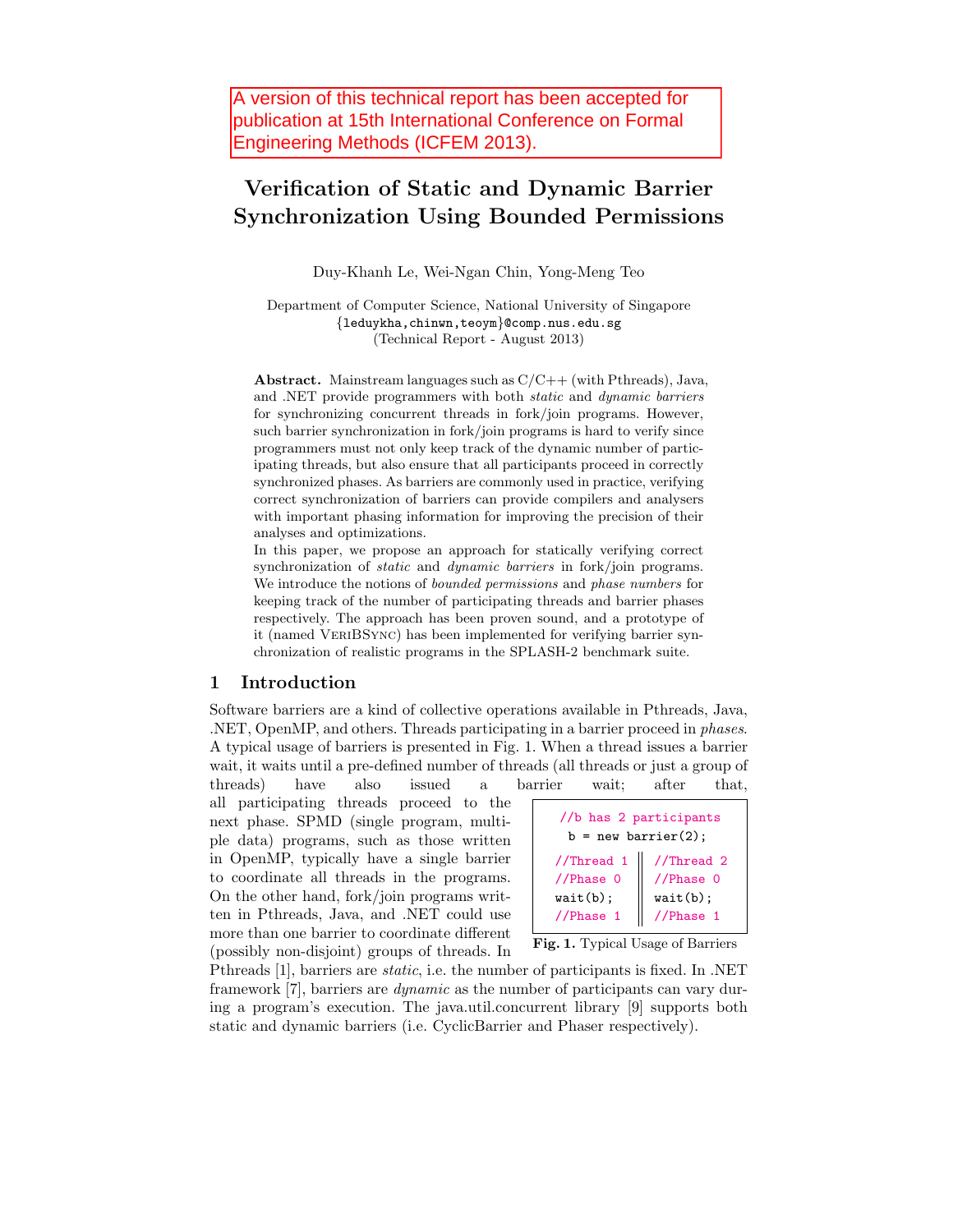Barriers are commonly used in practice. For example, all twelve realistic programs in SPLASH-2 benchmark suite [25] use at least one barrier and four out of twelve programs use more than one barrier for synchronization, covering numerous application domains such as computer graphics (volrend), water molecule simulation (water-spatial), and engineering (radix) among others. Therefore, verifying correct synchronization of barriers is desirable because it can provide compilers and analysers with important phasing information for improving the precision of their analyses and optimizations such as reducing false sharing [12], may-happen-in-parallel analysis [16, 27], and data race detection [14]. For example, given the information that a program is verified as correctly synchronized on a barrier, concurrency analysers [14, 16, 27] could significantly improve their analyses by exploiting the fact that two statements in different barrier phases cannot be executed in parallel. However, static verification of barrier synchronization in fork/join programs is hard because programmers must not only keep track of (possibly dynamic) number of participating threads, but also ensure that all participants proceed in correctly synchronized phases.

Verification approaches such as those based on separation logic [21] and implicit dynamic frames [24] often use an access permission system, such as fractional permissions [5] or counting permissions [4], as the basis for reasoning about race-free sharing of resources. There are bounded resources (e.g. barriers) which are typically shared among a *bounded* number (or a group) of concurrent threads. Unfortunately, when using existing permission systems [4, 5], a resource could be split off an unbounded number of times and hence unintentionally shared among an *unbounded* number of concurrent threads. Therefore, existing permission systems are not suitable for reasoning about bounded resources.

In this paper, we first introduce a new permission system, called bounded permissions, to enable reasoning for bounded resources (§3). We then present a logical approach for statically verifying correct synchronization of static and dynamic barriers in fork/join programs. For verifying static barriers, the approach uses bounded permissions and phase numbers to keep track of the number of participants and barrier phases respectively (§4). For verifying dynamic barriers, the approach introduces dynamic bounded permissions to additionally keep track of the additions and/or removals of participants (§5). To the best of our knowledge, our paper is the first effort to verify synchronization of both static and dynamic barriers in fork/join programs.

# 2 Background

In this section, we first discuss some basic notations in separation logic [20, 21]. We then present a fork/join programming language with barriers.

#### 2.1 Concurrent Separation Logic and Permissions

Separation logic [21] is a resource logic for reasoning about heap-manipulating programs. In separation logic, the simplest heaps are the empty heap emp and the heap node  $x \mapsto E$ . The basic heap node  $x \mapsto E$ , pronounced x points to E, asserts that it consists of a single cell with integer address  $x$  and integer content E. We write  $x \mapsto z$  to describe a heap node with unknown content. Heaps are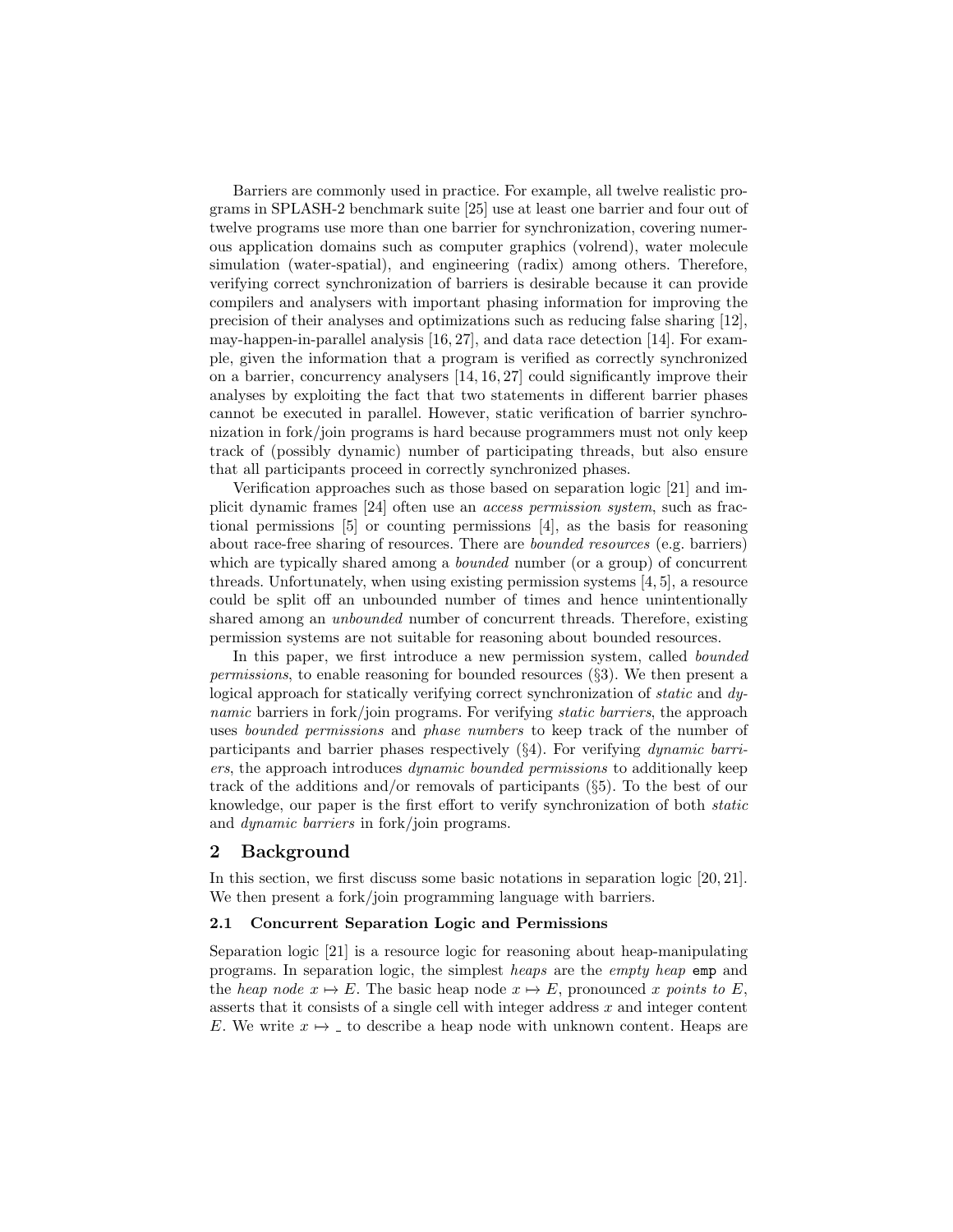connected together to form larger heaps by using the *separation connective*  $*$ . In order to reason about race-free sharing of resources among concurrent threads, heaps are enhanced with *permissions*  $\pi$  [4,5]. A heap node  $x \stackrel{\pi}{\mapsto} E$  indicates a permission to access the content  $E$  at the address  $x$ . A permission can be *partial* or full indicating read or write permission respectively. A permission (either full or partial) can be split into multiple partial permissions which can be shared among threads. Partial permissions can also be gathered back into a single full permission for accounting. A memory state consists of  $*$ -conjunctions of heaps and constraints on their addresses, contents, and permissions.

The beauty of separation logic lies under its frame rule:

$$
\frac{\{\Phi_1\} \text{ s } \{\Phi_1'\} \mod ifies(\text{s}) \cap FV(\Phi_2) = \varnothing}{\{\Phi_1 \ast \Phi_2\} \text{ s } \{\Phi_1' \ast \Phi_2\}}\tag{1}
$$

Informally, if a statement s is safe in a state  $\Phi_1$ , then s is also safe in a larger state  $\Phi_1 * \Phi_2$  given the side condition that s does not modify any free variables in  $\Phi_2$  [21]. The same principle applies when verifying concurrent threads, as indicated in the following parallel composition rule:

$$
\begin{array}{ll}\n\{\Phi_1\} \ s_1 \ \{\Phi_1'\} & \text{modifies}(s_1) \cap FV(\Phi_2, \Phi_2') = \varnothing \\
\{\Phi_2\} \ s_2 \ \{\Phi_2'\} & \text{modifies}(s_2) \cap FV(\Phi_1, \Phi_1') = \varnothing \\
& \{\Phi_1 \ast \Phi_2\} \ s_1 \mid s_2 \ \{\Phi_1' \ast \Phi_2'\}\n\end{array} \tag{2}
$$

Since two concurrent threads  $s_1$  and  $s_2$  "mind their own business" and do not modify variables of each other, the combined state  $\Phi'_1 * \Phi'_2$  is safe [20]. This principle allows local reasoning as concurrent threads are verified independently. Note that the frame rule can be expressed in terms of the parallel composition rule as s is equivalent to s||no-op.

#### 2.2 A Fork/Join Programming Language with Barriers

Mainstream languages such as C/C++ (with Pthreads), Java, and .NET provide barriers for synchronizing a group of threads. As our approach is languageindependent, we develop a core language with fork/join concurrency and barriers (Fig. 2). The language is straightforward (see Appendix A for details). Note that in this paper, for brevity of presentation, we often use the parallel composition  $(s_1||s_2)$ ; as an abbreviation for creating concurrent threads. The parallel composition is syntactic sugar and can easily be encoded via fork and join.

| $P ::= proc^*$                                                                                                                                                                                                                                                               | Program               |
|------------------------------------------------------------------------------------------------------------------------------------------------------------------------------------------------------------------------------------------------------------------------------|-----------------------|
| $proc ::= pn((t\ v)^*)\ spec^* \{ s \}$                                                                                                                                                                                                                                      | Procedure declaration |
| spec ::= requires $\Phi_{pr}$ ensures $\Phi_{po}$ ;                                                                                                                                                                                                                          | Pre/Post-conditions   |
| $t ::= int   bool   void   barrier$                                                                                                                                                                                                                                          | Type                  |
| $e ::= v   k   e_1 = e_2   e_1 \neq e_2   \dots$                                                                                                                                                                                                                             | Expression            |
| $v =$ fork $(pn, v^*)$   join $(v)$<br>  barrier $b = new barrier(n)$<br>$s ::= \begin{array}{l}   \textbf{ destroy}(b)   \textbf{wait}(b)   \ \textbf{0}   \ \textbf{add}(b,m)   \textbf{remove}(b,m)   \end{array}$<br>$ s_1; s_2  $ pn $(v^*)$ if e then $s_1$ else $s_2$ | <b>Statement</b>      |
|                                                                                                                                                                                                                                                                              |                       |

Fig. 2. Fork/Join Programming Language with Specifications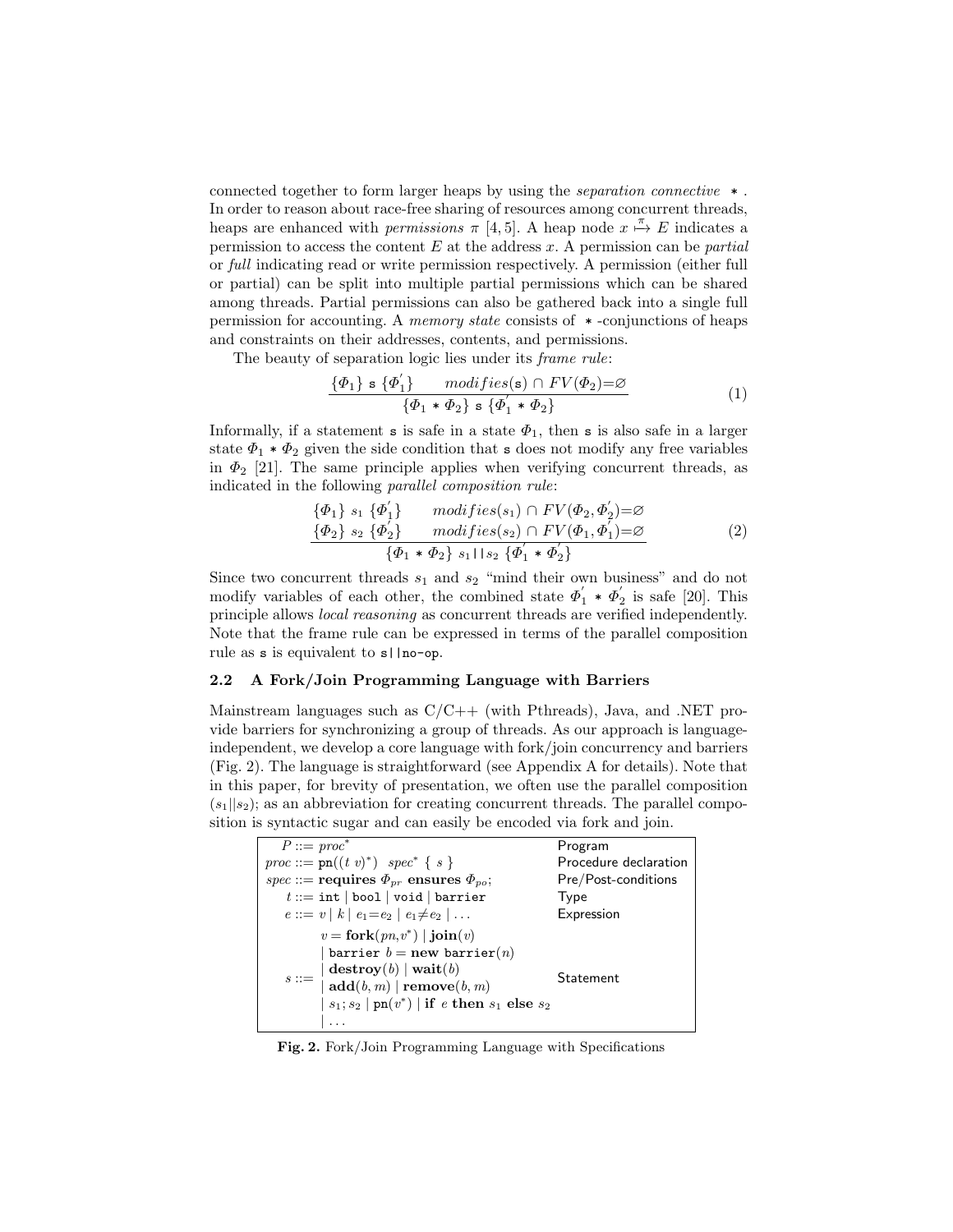# 3 Bounded Permissions

In this section, we present our bounded permission system for reasoning about bounded resources. Although we place our bounded permissions in the context of separation logic, bounded permissions can be generally applied to other logics such as implicit dynamic frames [24].

A permission system should distinguish full permission for total control (read, write, and destroy) from partial permission for shared access (read only: no thread can write or destroy) [5]. Permission accounting (e.g. the ability to split a permission into multiple partial permissions for shared access and to combine partial permissions into a full permission for exclusive write) is critical for reasoning about fork/join programs [4]. Besides the above properties, our bounded permission system additionally provides the notion of "boundedness" as the guarantee for reasoning about bounded resources.

| Bounded permission: $x \stackrel{c,t}{\longmapsto} E$                                                                                                   |               |                             |  |  |  |
|---------------------------------------------------------------------------------------------------------------------------------------------------------|---------------|-----------------------------|--|--|--|
| Permission count:                                                                                                                                       | $\mathcal{C}$ | Full permission: $c = t$    |  |  |  |
| Permission total:                                                                                                                                       |               | Partial permission: $c < t$ |  |  |  |
| Permission invariant: $0 < c \le t$                                                                                                                     |               | Unit permission: $c=1$      |  |  |  |
| Permission rules:                                                                                                                                       |               |                             |  |  |  |
| $[SPLIT/COMBINE]$ $x \xrightarrow{c,t} E \wedge c = c_1 + c_2 \iff x \xrightarrow{c_1,t} E * x \xrightarrow{c_2,t} E$                                   |               |                             |  |  |  |
| $\overline{\text{[SEP]}} x_1 \xrightarrow{c_1,t_1} E * x_2 \xrightarrow{c_2,t_2} E \wedge (t_1 \neq t_2 \vee c_1+c_2>t_1) \Longrightarrow x_1 \neq x_2$ |               |                             |  |  |  |

Fig. 3. Bounded Permission System

Fig. 3 summarizes our bounded permission system. An assertion  $x \stackrel{c,t}{\longmapsto} E$ represents a bounded permission to access the content  $E$  at the address  $x$ . A permission quantity is a pair of integers  $(c, t)$  where  $0 < c \leq t$ ;  $c=t$  indicates a full permission while  $c < t$  indicates a partial permission. Permissions with  $c=1$  are called unit permissions. A permission can be split into two permissions (reading from left to right of the rule  $[\text{SPLIT/COMBINE}]$ . In the other direction, heap nodes can be combined using  $*$  iff their addresses coincide, they agree on their contents and their permissions can be combined arithmetically. Note that due to the invariant  $0 < c < t$ , a unit permission cannot be split off. Besides the ability to split/combine permissions, the notion of separation ([SEP]) is important for reasoning about separation of resources [4, 21]. Two heaps agreeing on their contents are separated  $(x_1 \neq x_2)$  if their permission totals are different or the sum of their permission counts is higher than the permission total.

We can create a new bounded-permission resource (with  $n$  is assigned to the permission total) and destroy it only in full permissions:

$$
\{ n > 0 \} x = new(n); \{ x \xrightarrow{n,n} \_ \} \tag{3}
$$

$$
\{ x \xrightarrow{n,n} \_ \} \text{destroy}(x); \{ emp \}
$$

Given a full permission, we are sure that no other thread can access the shared resource. Therefore, we can safely destroy it. In languages with automatic garbage collection, such a destroy operation is not necessary, but the full permission is still useful in guiding the garbage collector for safe collection.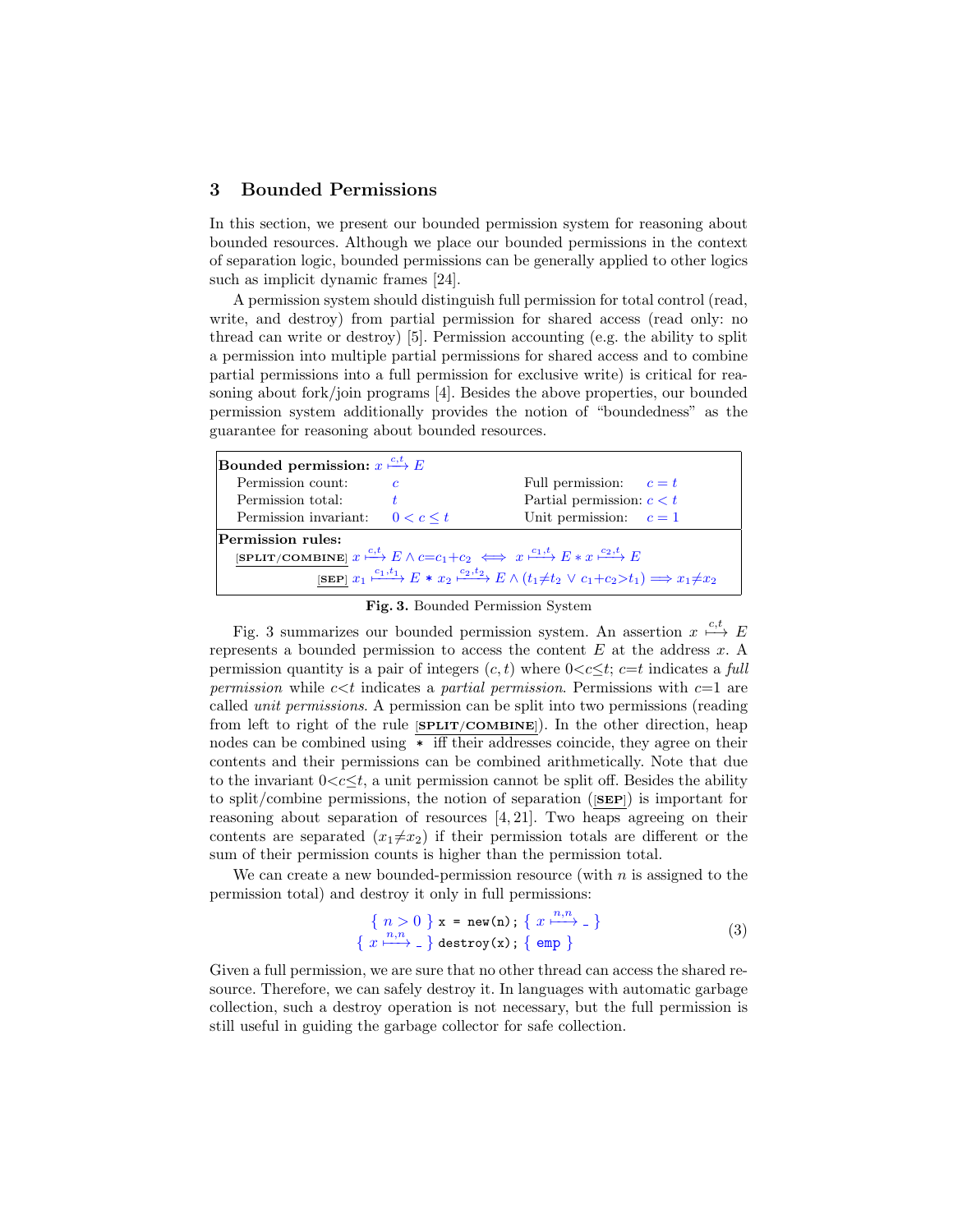Similarly, we need a full permission for writing and any permission (full or partial) for reading:

$$
\{ x \xrightarrow{n,n} \_ \} [\mathbf{x}] = \mathbf{E}; \{ x \xrightarrow{n,n} E \}
$$
  

$$
\{ x \xrightarrow{c,t} E \} \mathbf{y} = [\mathbf{x}]; \{ x \xrightarrow{c,t} E \wedge y = E \}
$$
 (4)

[x] is an abbreviation for accessing the content located at the address x. In the last rule, there is a side condition that  $y$  is not free in  $E$ .

Now, it is straightforward to verify the correctness of the program in Fig. 4, in which only two threads are intended to concurrently read the content at the location x. As a brief comparison, when using existing permission systems [4, 5], there is nothing to prevent x from being split off into more than two partial permissions and hence unintentionally accessed by more than two threads.

$$
\left\{\begin{array}{c}\n\text{emp }\\
x = \text{new}(2);\\
\left\{\begin{array}{c}\nx \xrightarrow{2,2} \\
x \xrightarrow{2,2}\n\end{array}\right\}\n\right.\n\left.\begin{array}{c}\n\left\{\begin{array}{c}\nx \xrightarrow{2,2} \\
x \xrightarrow{2,3}\n\end{array}\right\}\n\right. \\
\left.\begin{array}{c}\n\left\{\begin{array}{c}\nx \xrightarrow{1,2} \\
x \xrightarrow{1,3}\n\end{array}\right\}\n\right. \\
\left.\begin{array}{c}\n\left\{\begin{array}{c}\nx \xrightarrow{1,2} \\
x \xrightarrow{1,3}\n\end{array}\right\}\n\right.\n\end{array}\right.\n\left.\begin{array}{c}\n\left\{\begin{array}{c}\nx \xrightarrow{1,2} \\
x \xrightarrow{1,2}\n\end{array}\right\}\n\right.\n\end{array}\n\right.\n\left.\begin{array}{c}\n\left\{\begin{array}{c}\n\text{emp }\\
x \xrightarrow{1,2}\n\end{array}\right\}\n\right.\n\end{array}\n\right.\n\left.\begin{array}{c}\n\left\{\begin{array}{c}\n\text{emp }\\
x \xrightarrow{1,2}\n\end{array}\right.\left.\begin{array}{c}\n\left\{\begin{array}{c}\nx \xrightarrow{1,2} \\
x \xrightarrow{1,2}\n\end{array}\right\}\n\right.\n\end{array}\n\right.\n\left.\begin{array}{c}\n\left\{\begin{array}{c}\n\text{emp }\\
x \xrightarrow{1,2}\n\end{array}\right.\left.\begin{array}{c}\n\left\{\begin{array}{c}\n\text{com}_{\text{BINE}}\\
x \xrightarrow{1,2}\n\end{array}\right.\left.\begin{array}{c}\n\left\{\begin{array}{c}\n\text{com}_{\text{BINE}}\\
x \xrightarrow{1,2}\n\end{array}\right.\left.\begin{array}{c}\n\left\{\begin{array}{c}\n\text{com}_{\text{BINE}}\\
x \xrightarrow{1,2}\n\end{array}\right.\left.\begin{array}{c}\n\left\{\begin{array}{c}\n\text{com}_{\text{BINE}}\\
x \xrightarrow{1,2}\n\end{array}\right.\left.\begin{array}{c}\n\left\{\begin{array}{c}\n\text{com}_{\text{BNE}}\\
x \xrightarrow{1
$$

Fig. 4. Example of Using Bounded Permissions

The following lemma states our guarantee on boundedness property.

**Lemma 1 (Boundedness)** Given a resource x with a full permission  $x \stackrel{n,n}{\longmapsto}$  $(n>0)$ , there are at most n concurrent accesses to x, i.e. x is shared among at most n concurrent threads at a given time.

*Proof.* A thread needs at least a unit permission  $x \stackrel{1,n}{\longmapsto}$  – to access x and there are at most n such unit permissions.  $\Box$ 

# 4 Verification of Static Barriers

In this section, we present our approach to verifying correct synchronization of static barriers. We first define what it means for a program to be correctly synchronized.

Definition 1 (Correct Synchronization) A program is correctly synchronized with respect to a static barrier b iff:

- There is exactly a predefined number of threads participating in the barrier b's wait operations.
- Participating threads operate on b in the same numbers of phases.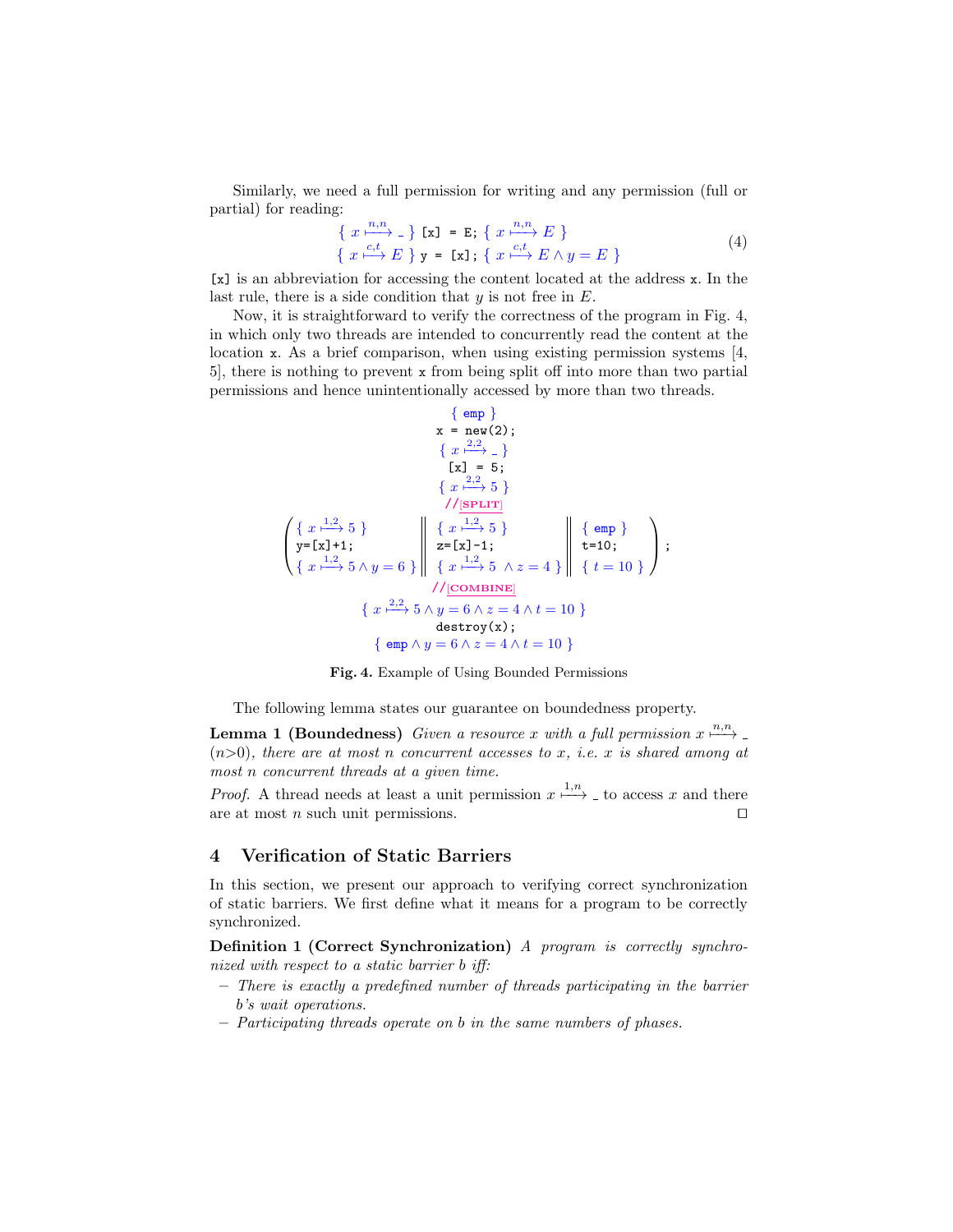```
{emp}}
      barrier b = new barrier(2);\{b \stackrel{2,2}{\longmapsto} \text{barrier}(0)\}\{b \stackrel{1,2}{\longmapsto} \text{barrier}(0)\}\ \{b \stackrel{1,2}{\longmapsto} \text{barrier}(0)\}//phase 0; //phase 0;
wait(b); wait(b);
//phase 1; //phase 1;
\{b \stackrel{1,2}{\longmapsto} \text{barrier}(1)\}\ \{b \stackrel{1,2}{\longmapsto} \text{barrier}(1)\}\{b \stackrel{2,2}{\longmapsto} \text{barrier}(1)\}destroy(b);
                       \{ emp \}(a) Correctly synchronized
                                                                                        \{ emp \}barrier b = new barrier(2);\{b \stackrel{2,2}{\longmapsto} \text{barrier}(0)\}\{b \stackrel{1,2}{\longmapsto} \text{barrier}(0)\}\parallel \{b \stackrel{1,2}{\longmapsto} \text{barrier}(0)\}\//phase 0; //phase 0;\texttt{wait(b)}; \| //no-op;
                                                               //phase 1;
                                                                \{b \stackrel{1,2}{\longmapsto} \textsf{barrier}(1)\}\n\|\n\{b\}1,2
                                                                                                      \mapsto barrier(0) }
                                                                                          //FAIL
                                                                                            ...
                                                                         (b) Incorrectly synchronized
```
#### Fig. 5. Barrier Synchronization

For illustration, the program in Fig. 5a is correctly synchronized while the program in Fig. 5b is not because the two threads in Fig. 5b operate in different numbers of phases. As shown in Section 3, bounded permissions can be used to ensure that at most a predefined number of threads can access a resource at a given time. However, verification of barrier synchronization requires a stronger guarantee: exactly a predefined number of threads participates in a barrier wait. We enforce such a guarantee by requiring that a participating thread must hold a unit permission to perform a barrier wait. If a participant has more than a unit permission, it prohibits other participants from participating. An analogy is a meeting room with  $n$  keys distributed among  $n$  participants; a meeting takes place only when all participants have come. If a participant has more than one key, when he/she enters the room, at least one other participant will not be able to get in and the meeting cannot take place. We capture barrier phasing by using phase numbers, which increase by one after each barrier wait, and require that all participants end up with the same phase numbers. If participants have different phase numbers when completing their execution, some of them must have lost phasing and the program is not correctly synchronized.

A summary of our approach is presented in Fig. 6. An assertion  $b \stackrel{c,t}{\longmapsto}$ barrier(p) indicates a bounded permission  $(c, t)$  to access the barrier b which is at phase  $p$ . When creating a new barrier with the number of participants  $n$ , a full permission (i.e.  $c=t=n$ ) of barrier b is created. We can safely destroy a  $barrier$  in its full permission. Waiting on a barrier  $b$  requires a unit permission  $(1, n)$ . This is a contributing factor to certify that there is exactly a predefined number of threads participating in the barrier b. After finishing waiting, the phase number  $p$  is increased by 1 and threads proceed to the next phase. The permission rules for split/combine ([S−SPLIT] and [S−COMBINE]) and separation [S−SEP] are similar to those of standard bounded permissions.

Our approach allows for local reasoning where each thread (more precisely each procedure) is verified separately. Intuitively, if threads participate in a barrier b, when they join together, their states must agree on the barrier b. Therefore, we enforce the requirement that concurrent threads must maintain a program in barrier-consistent (or b-consistent) states: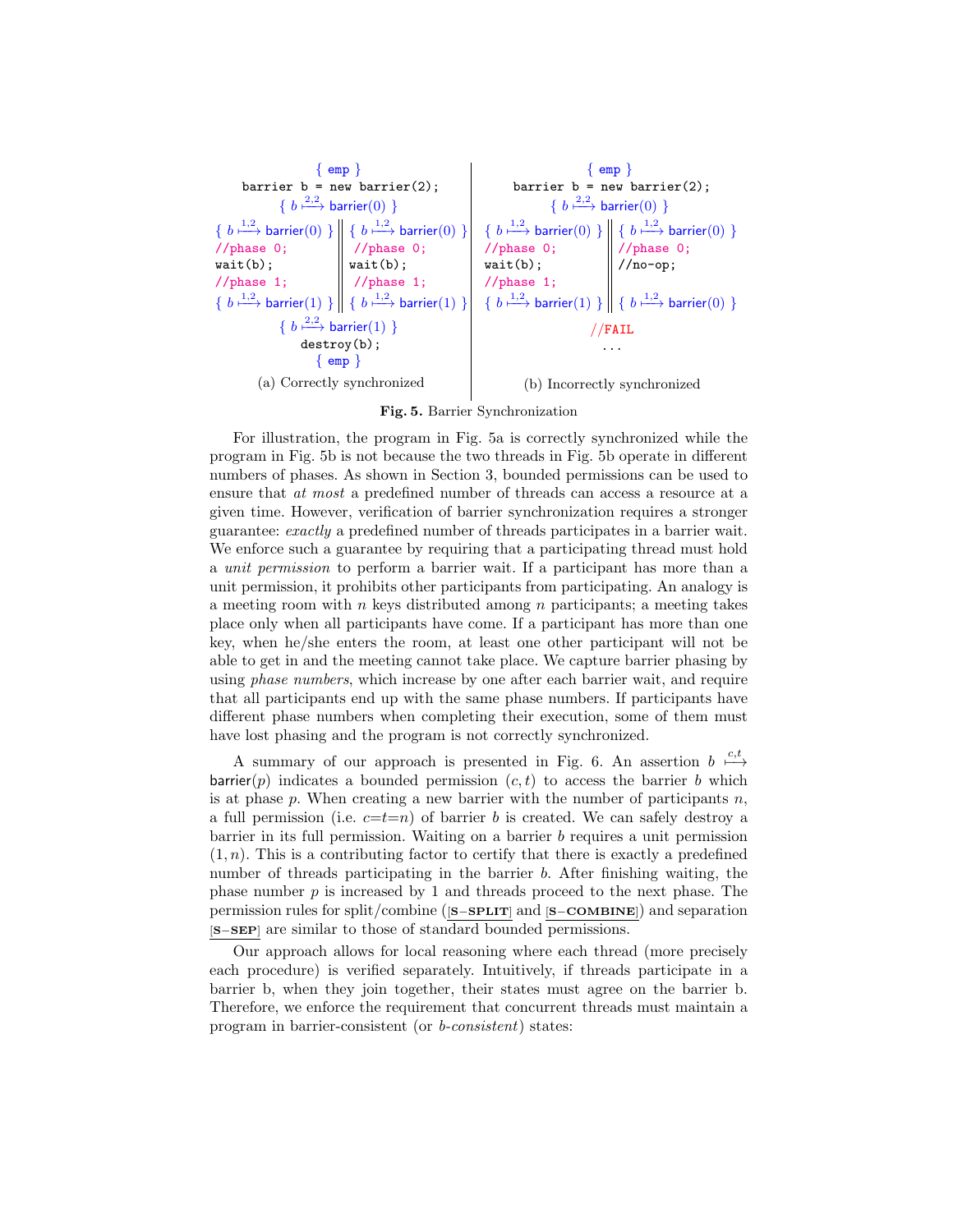| <b>Bounded permission:</b> $b \stackrel{c,t}{\longmapsto}$ barrier(p)                                                                                                                 |                                                                                     |                                                                                      |                                                         |  |  |
|---------------------------------------------------------------------------------------------------------------------------------------------------------------------------------------|-------------------------------------------------------------------------------------|--------------------------------------------------------------------------------------|---------------------------------------------------------|--|--|
| Permission count: c                                                                                                                                                                   |                                                                                     | Permission invariant:                                                                | $0 < c \leq t$                                          |  |  |
| Permission total: $t$                                                                                                                                                                 |                                                                                     | Full permission:                                                                     | $c=t$                                                   |  |  |
| Phase number:<br>$\boldsymbol{p}$                                                                                                                                                     |                                                                                     | Partial permission: $c < t$                                                          |                                                         |  |  |
|                                                                                                                                                                                       |                                                                                     | Unit permission:                                                                     | $c=1$                                                   |  |  |
| Verification rules:                                                                                                                                                                   |                                                                                     |                                                                                      |                                                         |  |  |
|                                                                                                                                                                                       |                                                                                     | $\{n>0\}$ barrier b = new barrier(n); $\{b \stackrel{n,n}{\longmapsto}$ barrier(0) } |                                                         |  |  |
|                                                                                                                                                                                       | $\{b \stackrel{n,n}{\longmapsto} \text{barrier}(\_)\}$ destroy(b);<br>$\{$ emp $\}$ |                                                                                      |                                                         |  |  |
| $\{b \stackrel{1,n}{\longmapsto} \text{barrier}(p)\}$ wait(b);                                                                                                                        |                                                                                     |                                                                                      | $\{b \stackrel{1,n}{\longmapsto} \text{barrier}(p+1)\}$ |  |  |
| Permission rules:<br>$[S-SPLIT]$                                                                                                                                                      |                                                                                     |                                                                                      |                                                         |  |  |
| $b \stackrel{c,t}{\longmapsto}$ barrier $(p) \wedge c = c_1 + c_2 \implies b \stackrel{c_1,t}{\longmapsto}$ barrier $(p) * b \stackrel{c_2,t}{\longmapsto}$ barrier $(p)$             |                                                                                     |                                                                                      |                                                         |  |  |
| $[S-COMBINE]$                                                                                                                                                                         |                                                                                     |                                                                                      |                                                         |  |  |
| $b \stackrel{c_1,t}{\longrightarrow}$ barrier $(p) * b \stackrel{c_2,t}{\longrightarrow}$ barrier $(p) \implies b \stackrel{c,t}{\longrightarrow}$ barrier $(p) \wedge c = c_1 + c_2$ |                                                                                     |                                                                                      |                                                         |  |  |
| $ S - SEP $                                                                                                                                                                           |                                                                                     |                                                                                      |                                                         |  |  |
| $b_1 \xrightarrow{c_1,t_1}$ barrier $(p) * b_2 \xrightarrow{c_2,t_2}$ barrier $(p) \wedge (t_1 \neq t_2 \vee c_1+c_2>t_1) \implies b_1 \neq b_2$                                      |                                                                                     |                                                                                      |                                                         |  |  |

Fig. 6. Verification of Static Barriers

$$
\begin{array}{ll}\n\{\Phi_1\} \ s_1 \ \{\Phi_1'\} & \text{modifies}(s_1) \cap FV(\Phi_2, \Phi_2') = \varnothing \\
\{\Phi_2\} \ s_2 \ \{\Phi_2'\} & \text{modifies}(s_2) \cap FV(\Phi_1, \Phi_1') = \varnothing \\
\underline{\Phi_1 * \Phi_2} \ is \ b-consistent & \Phi_1' * \Phi_2' \ is \ b-consistent \\
\{\Phi_1 * \Phi_2\} \ s_1 \mid s_2 \ \{\Phi_1' * \Phi_2'\}\n\end{array} \tag{5}
$$

Compared with the original rule in (2), our parallel composition rule in (5) additionally requires that concurrent threads begin and end in *b*-consistent states. That is, starting from a consistent state with respect to barriers in the program, threads concurrently operate on the barriers; if they terminate, they do so in a consistent state with respect to the barriers. Informally, a memory state is b-consistent if its barrier nodes agree on the phase numbers. After completing their execution, if the threads end up in a joined state  $\phi'_1 * \phi'_2$  which is not b-consistent, the program is rejected as it is incorrectly synchronized. A similar consistency check is also required for the frame rule, which is omitted here since it can be derived from the parallel composition rule (see Section 2.1).

**Definition 2 (Combined State)** A combined state  $\Phi_c$  of a memory state  $\Phi$  is achieved by repeatedly applying the [S−COMBINE] rule until a fixpoint is reached. Such a fixpoint always exists as the [S−COMBINE] rule can only reduce the number of heap nodes.

**Lemma 2** A memory state  $\Phi$  and its combined state  $\Phi_c$  are equivalent.

*Proof.*  $\Phi_c$  is derived from  $\Phi$  using [S–COMBINE] rule and  $\Phi$  can be derived from  $\Phi_c$  using [S–SPLIT] rule.

**Definition 3 (b-consistency)** A combined state  $\Phi_c$  is b-consistent iff for every pair of barrier nodes  $b_1 \xrightarrow{c_1,t_1}$  barrier $(p_1)$  and  $b_2 \xrightarrow{c_2,t_2}$  barrier $(p_2)$  in  $\Phi_c$ ,  $b_1=b_2 \Longrightarrow p_1=p_2$  holds.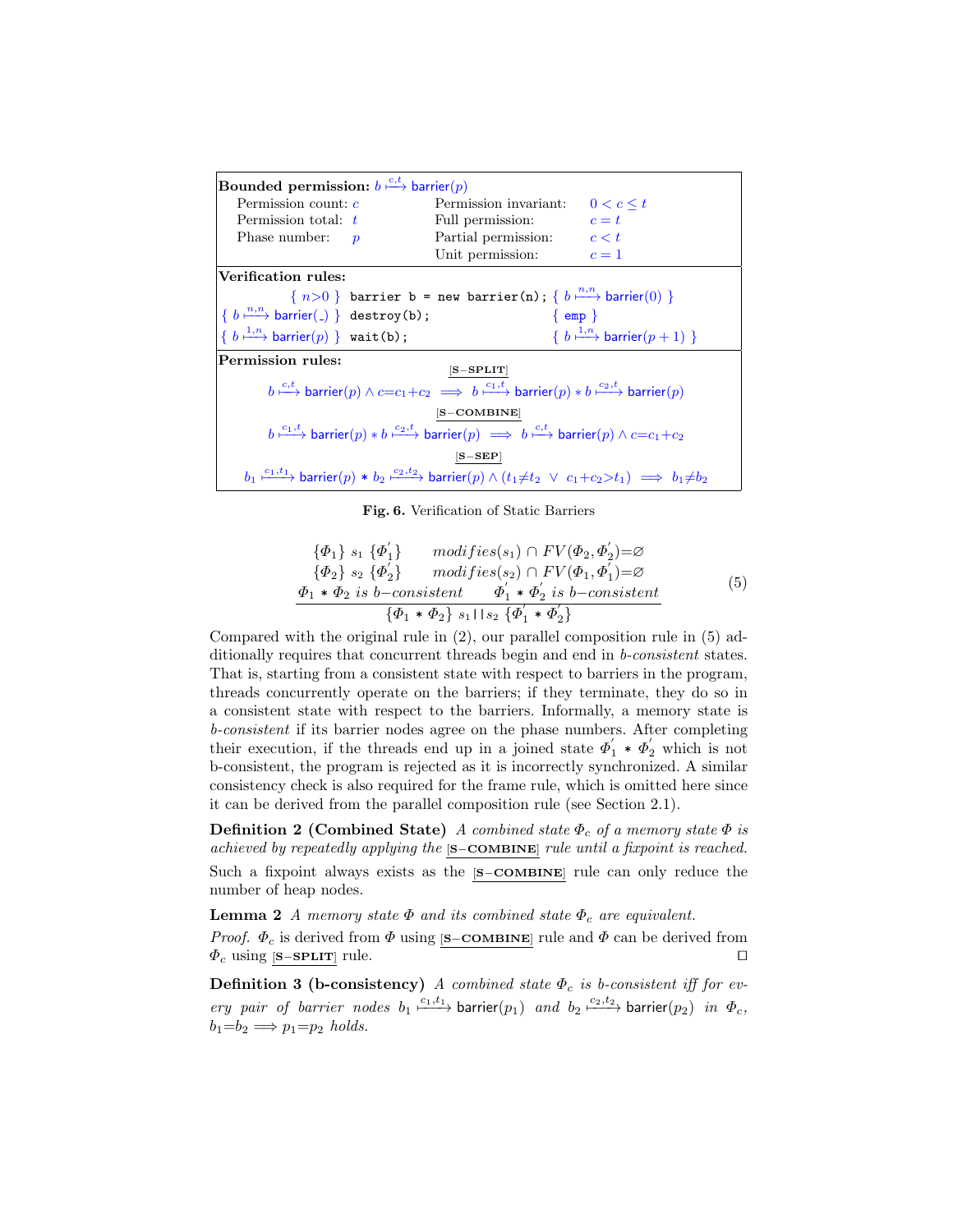**Corollary 1** A memory state  $\Phi$  is b-consistent iff its combined state  $\Phi_c$  is bconsistent.

*Proof.* It directly follows from Lemma 2 as  $\Phi$  and  $\Phi_c$  are equivalent.  $\square$ 

*Example 1*. The memory state  $b_1 \stackrel{1,2}{\longmapsto}$  barrier $(p_1) * b_2 \stackrel{1,2}{\longmapsto}$  barrier $(p_1)$  is bconsistent. However, the memory state  $b_1 \stackrel{1,2}{\longmapsto}$  barrier $(p_1) * b_2 \stackrel{1,2}{\longmapsto}$  barrier $(p_1+1)$ is not since, intuitively, it is possible for b1 and b2 to be aliased and thus the two aliased barrier nodes have inconsistent phase numbers on the same barrier.

We apply our approach to verification of the programs presented in Fig. 5. The program in Fig. 5a can be proven correctly synchronized. When verifying the program in Fig. 5b, our verification system reports a failure when joining the two threads because the joined state is not b-consistent.

```
\{ emp \}barrier b = new barrier(2);
                                                       \{b \stackrel{2,2}{\longmapsto} \text{barrier}(0)\}\left( \left\{ b \stackrel{1,2}{\longmapsto} \text{barrier}(0) \right\} \right. \qquad \qquad \left. \left. \left\| \left\{ b \stackrel{1,2}{\longmapsto} \text{barrier}(0) \right\} \right\| \right.\begin{array}{c} \begin{array}{c} \begin{array}{c} \begin{array}{c} \end{array} \\ \end{array} \end{array} \end{array}int i=0; \parallel int j=0;
    \{b \stackrel{1,2}{\longmapsto} \textsf{barrier}(0) \land i = 0 \} \{b \stackrel{1,2}{\longmapsto} \textsf{barrier}(0) \land j = 0 \}while (i<10){ wait(b);i++;} \parallel while (j<20){wait(b); j++; }
    i=0;
    while (i<10){ wait(b);i++;}
    \{b \stackrel{1,2}{\longmapsto} barrier(20) \wedge i = 10 \} \{b \stackrel{1,2}{\longmapsto} barrier(20) \wedge j = 20 \}\setminus\overline{\phantom{a}};
                                                       { b
                                                               2,2
                                                              \xrightarrow{2,2} barrier(20)}
```
#### Fig. 7. More Complex Example

Fig. 7 shows another example which is rather complex due to intricate phasing. Our bounded permissions ensure that there are exactly two threads participating in the barrier b while the phase numbers capture exact phasing. Although the two threads operate in different while loops, our notion of phase numbers can certify that the two threads participate in the same numbers of phases. Therefore, the program is correctly synchronized. Our approach is also capable of verifying programs with more intricate sharing and nested fork/join (see Appendix B for such an example program).

#### 5 Verification of Dynamic Barriers

This section presents our approach to verifying correct synchronization of dynamic barriers. In contrast to static barriers whose number of participants is fixed, dynamic barriers allow the number of participants to be changed during a program's execution. For example, .NET framework allows threads to add and remove m participants to/from a barrier b dynamically via  $\text{add}(b, m)$  and **remove** $(b, m)$ <sup>1</sup> We first present a variant of bounded permissions (called dynamic bounded permissions) to keep track of the additions and/or removals of

<sup>&</sup>lt;sup>1</sup> .NET indeed uses AddParticipants() and RemoveParticipants(); we write add() and remove() for brevity.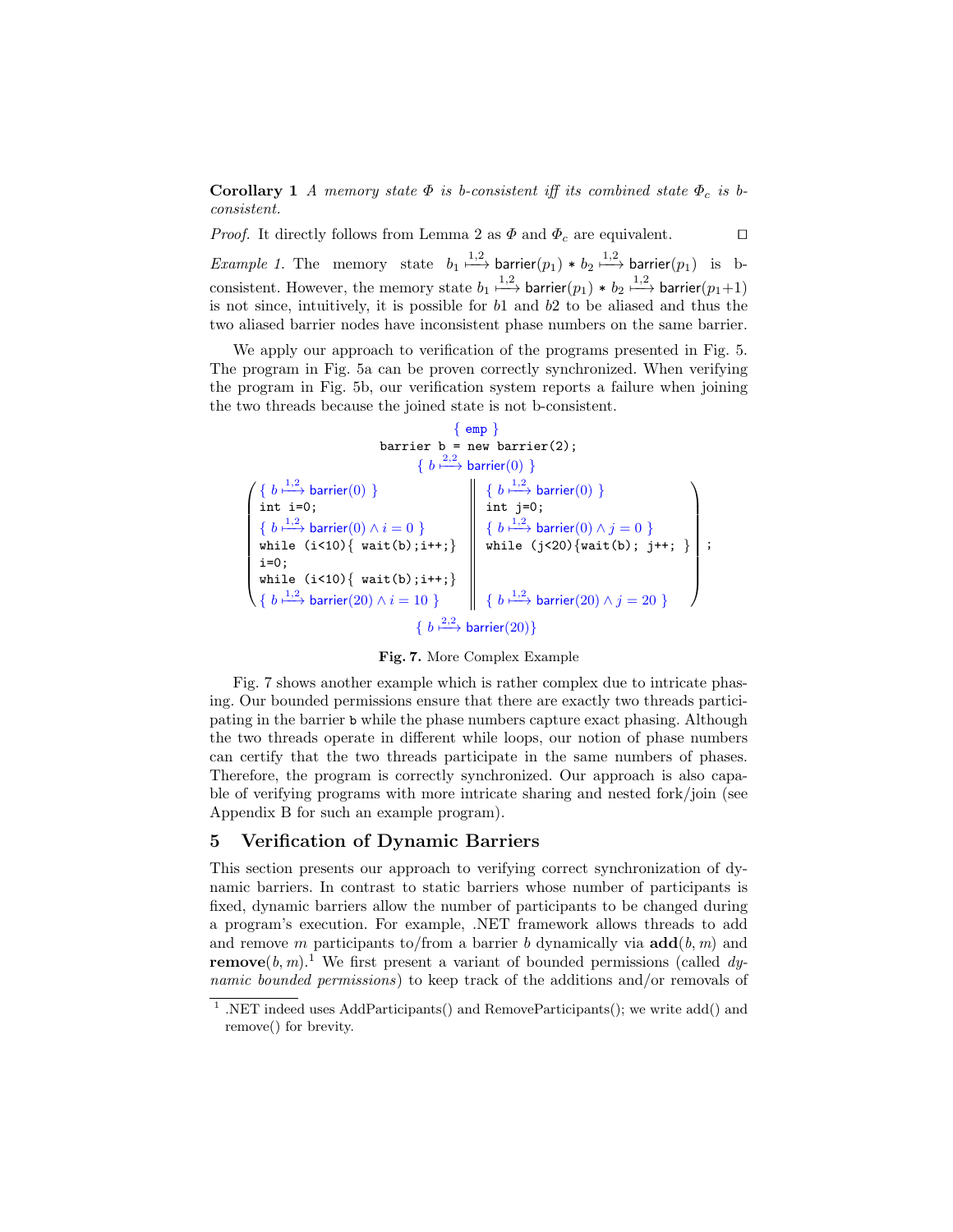barrier participants of each thread. We then introduce a set of verification and permission rules to reason about dynamic behaviors of dynamic barriers.

A summary of our approach is presented in Fig. 8. Compared to the bounded permission in Section 3, a dynamic bounded permission of a barrier  $b \stackrel{c,t,a}{\longrightarrow}$  barrier(p) adds an additional component a, called permission addition, to keep track of the additions and/or removals of barrier participants issued by each thread. Permission addition  $\alpha$  is a rational number since when splitting a dynamic bounded permission, we require that the split-off permissions have proportional shares of a (details to be presented soon). We also introduce the notion of zero permission to capture the fact that a thread has dropped its participation to a barrier  $(c=0)$  but still retained its information about the addition and/or removals of participants. Our approach guarantees that zero permission can only be achieved by a thread deliberately removing its participation and cannot be produced by a permission split. A permission quantity  $(c, t, a)$  statically captures the local view of a thread on the barrier. With the presence of permission addition a, the full permission is achieved when  $c = t + a$ . Intuitively, the current number of participants is equal to the original number of participants plus the number of participants added or removed. One could recognize that dynamic bounded permission and bounded permission coincide when  $a=0$ .

The verification rules in Fig. 8 capture dynamic behaviors of dynamic barriers. Creating a new barrier results in a full permission of the barrier with  $a=0$ . Destroying a barrier requires a full permission  $(c=t+a)$ . Waiting at a barrier requires a unit permission  $(c=1)$ . Adding and removing m participants add and respectively subtract m from the permission count and the permission addition. The permission total  $t$  remains unchanged; it acts as a pivot for combining permissions when threads join together. A thread can only remove up to the permission count it has  $(c>m)$ . If  $c=m$ , after removing, a thread is considered dropping its participation to the barrier. Adding participants requires  $c > 0$  to ensure that a drop-out thread could not re-participate in a barrier. This is necessary because when dropping out, a thread has lost phasing with other participants; therefore, it is unsafe to allow it to re-participate.

Due to the nature of dynamic barriers, a thread could either fully participate in a barrier (i.e. it does not drop out) or drop its participation in the middle of its execution. Permission rules in Fig. 8 capture those dynamic behaviors. The rule [D−SPLIT] never splits into zero permissions; therefore, it ensures that a zero permission only appears due to a thread's drop-out. The rule also ensures that a full permission is never created by splitting a partial permission since it requires that the two split-off permissions have proportional shares of  $a$ ; that is  $a_1 = \frac{c_1}{c} \cdot a$  and  $a_2 = \frac{c_2}{c} \cdot a$ . We provide the proof for this claim in Appendix E. When multiple threads join, some of them have fully participated in the barrier  $b$ while others might drop out midway. Therefore, the combine rules have to take into consideration several situations. First, combining two fully participating threads  $(c_1\neq 0$  and  $c_2\neq 0$ ) adds up their permission counts and permission additions ([D−COMBINE−1]). Because of their full participation, their phase numbers should be equal (both are  $p$ ). Second, in order to combine one fully-participating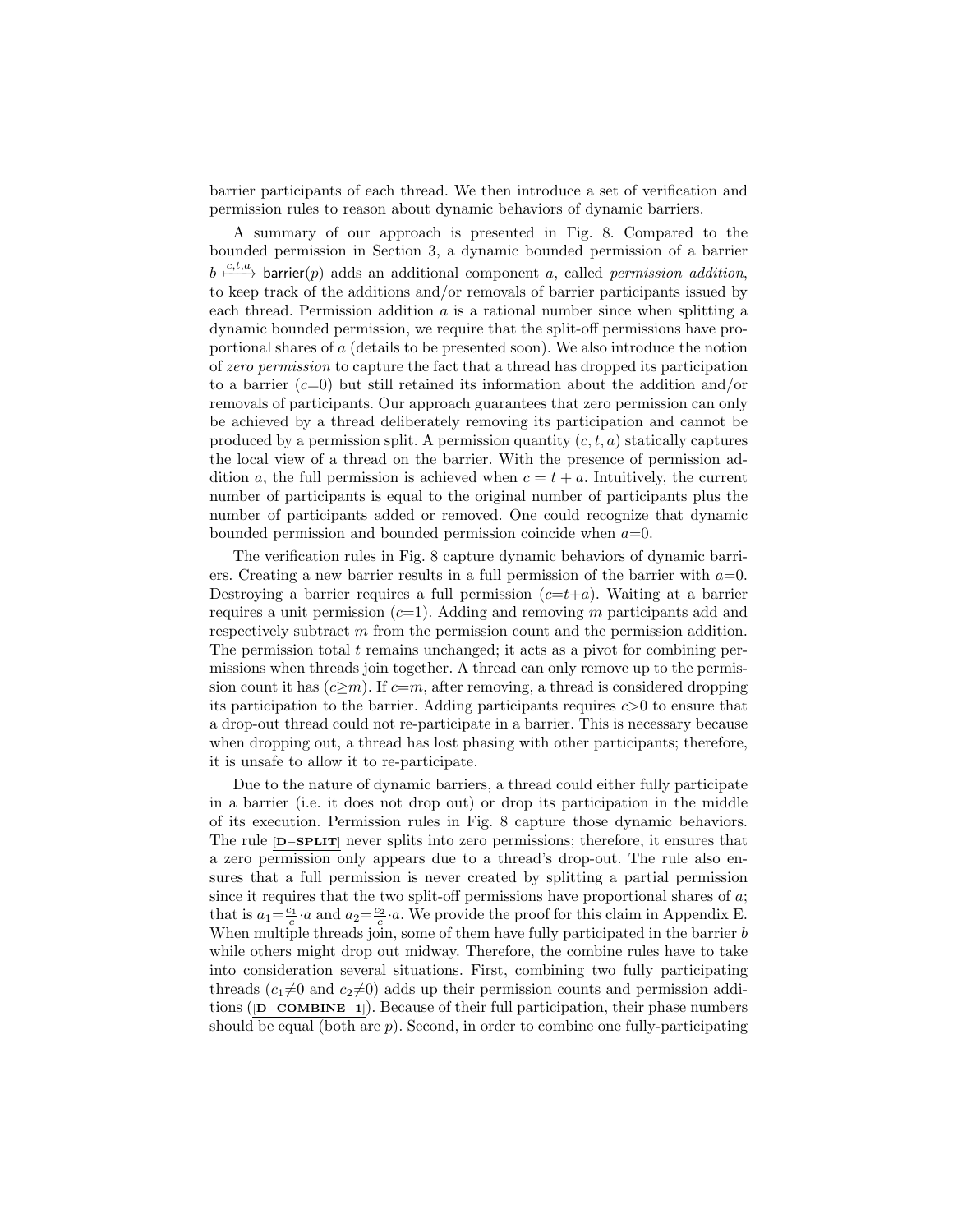| Dynamic bounded permission: $b \stackrel{c,t,a}{\longmapsto}$ barrier(p)<br>$0\leq c\leq t+a$<br>Permission count:<br>Permission invariant:<br>$\epsilon$<br>Permission total:<br>$c=t+a$<br>Full permission:<br>ŧ<br>Permission addition: $a$<br>$0 < c < t + a$<br>Partial permission:<br>Phase number:<br>Unit permission:<br>$c=1$<br>$\boldsymbol{p}$<br>Zero permission:<br>$c=0$<br>Verification rules:<br>${n>0}$ b = new barrier(n); ${b \xrightarrow{n,n,0} \text{barrier}(0)}$<br>${b \xrightarrow{c,t,a} \text{barrier}(\_) \land c=t+a}$ destroy(b);<br>$\{\text{emp}\}$<br>${b \xrightarrow{1,t,a} \text{barrier}(p+1)}$<br>${b \xrightarrow{1,t,a} \text{barrier}(p)}$ wait(b);<br>${b \xrightarrow{c+m,t,a+m}}$ barrier $(p)$ }<br>${b \xrightarrow{c,t,a} \text{barrier}(p) \land c > 0 \land m > 0}$ add(b,m);<br>${b \xrightarrow{c-m,t,a-m} \text{barrier}(p)}$<br>$\{b \stackrel{c,t,a}{\longmapsto} \text{barrier}(p) \wedge c \geq m \wedge m > 0\}$ remove(b,m);<br>$[D-SPLIT]$<br>$b \xrightarrow{c,t,a}$ barrier $(p) \wedge 0 < c \le t+a \wedge 0 < c_1 < t+a_1 \wedge 0 < c_2 < t+a_2 \wedge c=c_1+c_2 \wedge a=a_1+a_2$<br>$\wedge \; a_1\mathord = \tfrac{c_1}{c}\cdot a \; \wedge \; a_2\mathord = \tfrac{c_2}{c}\cdot a \;\; \implies \; b\stackrel{c_1,t,a_1}{\longrightarrow} \text{barrier}(p) * b\stackrel{c_2,t,a_2}{\longrightarrow} \text{barrier}(p)$<br>$\left[ \text{D--COMBINE}-1 \right]$<br>$b \xrightarrow{c_1,t,a_1}$ barrier $(p) * b \xrightarrow{c_2,t,a_2}$ barrier $(p) \wedge c_1 \neq 0 \wedge c_2 \neq 0$<br>$\implies b \stackrel{c,t,a}{\longmapsto} \textsf{barrier}(p) \land c = c_1 + c_2 \land a = a_1 + a_2$<br>$[D-COMBINE-2]$<br>$b \xrightarrow{c_1,t,a_1}$ barrier $(p_1) * b \xrightarrow{c_2,t,a_2}$ barrier $(p_2) \wedge c_1 \neq 0 \wedge c_2 = 0 \wedge p_2 \leq p_1$<br>$\implies b \stackrel{c,t,a}{\longmapsto}$ barrier $(p_1) \wedge c = c_1+c_2 \wedge a = a_1+a_2$<br>$[D-COMBINE-3]$<br>$b \stackrel{c_1,t,a_1}{\longmapsto}$ barrier $(p_1) * b \stackrel{c_2,t,a_2}{\longmapsto}$ barrier $(p_2) \wedge c_1 = 0 \wedge c_2 = 0$<br>$\implies b \stackrel{0,t,a}{\longmapsto} \textsf{barrier}(p) \land a = a_1 + a_2 \land p = max(p_1,p_2)$<br>$[D-FULL]$<br>$b \stackrel{c,t,a}{\longmapsto}$ barrier $(p) \wedge c = t + a \wedge a \neq 0 \wedge c > 0 \Longrightarrow b \stackrel{c,t+a,0}{\longmapsto}$ barrier $(p)$<br>$[D-SEP]$<br>$b_1 \xrightarrow{c_1,t_1,a_1}$ barrier $(p_1) * b_2 \xrightarrow{c_2,t_2,a_2}$ barrier $(p_2) \wedge (t_1 \neq t_2 \vee c_1+c_2 > t_1+a_1+a_2)$<br>$\implies b_1 \neq b_2$ |                   |  |  |  |  |  |
|------------------------------------------------------------------------------------------------------------------------------------------------------------------------------------------------------------------------------------------------------------------------------------------------------------------------------------------------------------------------------------------------------------------------------------------------------------------------------------------------------------------------------------------------------------------------------------------------------------------------------------------------------------------------------------------------------------------------------------------------------------------------------------------------------------------------------------------------------------------------------------------------------------------------------------------------------------------------------------------------------------------------------------------------------------------------------------------------------------------------------------------------------------------------------------------------------------------------------------------------------------------------------------------------------------------------------------------------------------------------------------------------------------------------------------------------------------------------------------------------------------------------------------------------------------------------------------------------------------------------------------------------------------------------------------------------------------------------------------------------------------------------------------------------------------------------------------------------------------------------------------------------------------------------------------------------------------------------------------------------------------------------------------------------------------------------------------------------------------------------------------------------------------------------------------------------------------------------------------------------------------------------------------------------------------------------------------------------------------------------------------------------------------------------------------------------------------------------------------------------------------------------------------------------------------------------------------------------------------|-------------------|--|--|--|--|--|
|                                                                                                                                                                                                                                                                                                                                                                                                                                                                                                                                                                                                                                                                                                                                                                                                                                                                                                                                                                                                                                                                                                                                                                                                                                                                                                                                                                                                                                                                                                                                                                                                                                                                                                                                                                                                                                                                                                                                                                                                                                                                                                                                                                                                                                                                                                                                                                                                                                                                                                                                                                                                            |                   |  |  |  |  |  |
|                                                                                                                                                                                                                                                                                                                                                                                                                                                                                                                                                                                                                                                                                                                                                                                                                                                                                                                                                                                                                                                                                                                                                                                                                                                                                                                                                                                                                                                                                                                                                                                                                                                                                                                                                                                                                                                                                                                                                                                                                                                                                                                                                                                                                                                                                                                                                                                                                                                                                                                                                                                                            |                   |  |  |  |  |  |
|                                                                                                                                                                                                                                                                                                                                                                                                                                                                                                                                                                                                                                                                                                                                                                                                                                                                                                                                                                                                                                                                                                                                                                                                                                                                                                                                                                                                                                                                                                                                                                                                                                                                                                                                                                                                                                                                                                                                                                                                                                                                                                                                                                                                                                                                                                                                                                                                                                                                                                                                                                                                            |                   |  |  |  |  |  |
|                                                                                                                                                                                                                                                                                                                                                                                                                                                                                                                                                                                                                                                                                                                                                                                                                                                                                                                                                                                                                                                                                                                                                                                                                                                                                                                                                                                                                                                                                                                                                                                                                                                                                                                                                                                                                                                                                                                                                                                                                                                                                                                                                                                                                                                                                                                                                                                                                                                                                                                                                                                                            |                   |  |  |  |  |  |
|                                                                                                                                                                                                                                                                                                                                                                                                                                                                                                                                                                                                                                                                                                                                                                                                                                                                                                                                                                                                                                                                                                                                                                                                                                                                                                                                                                                                                                                                                                                                                                                                                                                                                                                                                                                                                                                                                                                                                                                                                                                                                                                                                                                                                                                                                                                                                                                                                                                                                                                                                                                                            |                   |  |  |  |  |  |
|                                                                                                                                                                                                                                                                                                                                                                                                                                                                                                                                                                                                                                                                                                                                                                                                                                                                                                                                                                                                                                                                                                                                                                                                                                                                                                                                                                                                                                                                                                                                                                                                                                                                                                                                                                                                                                                                                                                                                                                                                                                                                                                                                                                                                                                                                                                                                                                                                                                                                                                                                                                                            |                   |  |  |  |  |  |
|                                                                                                                                                                                                                                                                                                                                                                                                                                                                                                                                                                                                                                                                                                                                                                                                                                                                                                                                                                                                                                                                                                                                                                                                                                                                                                                                                                                                                                                                                                                                                                                                                                                                                                                                                                                                                                                                                                                                                                                                                                                                                                                                                                                                                                                                                                                                                                                                                                                                                                                                                                                                            |                   |  |  |  |  |  |
|                                                                                                                                                                                                                                                                                                                                                                                                                                                                                                                                                                                                                                                                                                                                                                                                                                                                                                                                                                                                                                                                                                                                                                                                                                                                                                                                                                                                                                                                                                                                                                                                                                                                                                                                                                                                                                                                                                                                                                                                                                                                                                                                                                                                                                                                                                                                                                                                                                                                                                                                                                                                            |                   |  |  |  |  |  |
|                                                                                                                                                                                                                                                                                                                                                                                                                                                                                                                                                                                                                                                                                                                                                                                                                                                                                                                                                                                                                                                                                                                                                                                                                                                                                                                                                                                                                                                                                                                                                                                                                                                                                                                                                                                                                                                                                                                                                                                                                                                                                                                                                                                                                                                                                                                                                                                                                                                                                                                                                                                                            |                   |  |  |  |  |  |
|                                                                                                                                                                                                                                                                                                                                                                                                                                                                                                                                                                                                                                                                                                                                                                                                                                                                                                                                                                                                                                                                                                                                                                                                                                                                                                                                                                                                                                                                                                                                                                                                                                                                                                                                                                                                                                                                                                                                                                                                                                                                                                                                                                                                                                                                                                                                                                                                                                                                                                                                                                                                            |                   |  |  |  |  |  |
|                                                                                                                                                                                                                                                                                                                                                                                                                                                                                                                                                                                                                                                                                                                                                                                                                                                                                                                                                                                                                                                                                                                                                                                                                                                                                                                                                                                                                                                                                                                                                                                                                                                                                                                                                                                                                                                                                                                                                                                                                                                                                                                                                                                                                                                                                                                                                                                                                                                                                                                                                                                                            |                   |  |  |  |  |  |
|                                                                                                                                                                                                                                                                                                                                                                                                                                                                                                                                                                                                                                                                                                                                                                                                                                                                                                                                                                                                                                                                                                                                                                                                                                                                                                                                                                                                                                                                                                                                                                                                                                                                                                                                                                                                                                                                                                                                                                                                                                                                                                                                                                                                                                                                                                                                                                                                                                                                                                                                                                                                            |                   |  |  |  |  |  |
|                                                                                                                                                                                                                                                                                                                                                                                                                                                                                                                                                                                                                                                                                                                                                                                                                                                                                                                                                                                                                                                                                                                                                                                                                                                                                                                                                                                                                                                                                                                                                                                                                                                                                                                                                                                                                                                                                                                                                                                                                                                                                                                                                                                                                                                                                                                                                                                                                                                                                                                                                                                                            | Permission rules: |  |  |  |  |  |
|                                                                                                                                                                                                                                                                                                                                                                                                                                                                                                                                                                                                                                                                                                                                                                                                                                                                                                                                                                                                                                                                                                                                                                                                                                                                                                                                                                                                                                                                                                                                                                                                                                                                                                                                                                                                                                                                                                                                                                                                                                                                                                                                                                                                                                                                                                                                                                                                                                                                                                                                                                                                            |                   |  |  |  |  |  |
|                                                                                                                                                                                                                                                                                                                                                                                                                                                                                                                                                                                                                                                                                                                                                                                                                                                                                                                                                                                                                                                                                                                                                                                                                                                                                                                                                                                                                                                                                                                                                                                                                                                                                                                                                                                                                                                                                                                                                                                                                                                                                                                                                                                                                                                                                                                                                                                                                                                                                                                                                                                                            |                   |  |  |  |  |  |
|                                                                                                                                                                                                                                                                                                                                                                                                                                                                                                                                                                                                                                                                                                                                                                                                                                                                                                                                                                                                                                                                                                                                                                                                                                                                                                                                                                                                                                                                                                                                                                                                                                                                                                                                                                                                                                                                                                                                                                                                                                                                                                                                                                                                                                                                                                                                                                                                                                                                                                                                                                                                            |                   |  |  |  |  |  |
|                                                                                                                                                                                                                                                                                                                                                                                                                                                                                                                                                                                                                                                                                                                                                                                                                                                                                                                                                                                                                                                                                                                                                                                                                                                                                                                                                                                                                                                                                                                                                                                                                                                                                                                                                                                                                                                                                                                                                                                                                                                                                                                                                                                                                                                                                                                                                                                                                                                                                                                                                                                                            |                   |  |  |  |  |  |
|                                                                                                                                                                                                                                                                                                                                                                                                                                                                                                                                                                                                                                                                                                                                                                                                                                                                                                                                                                                                                                                                                                                                                                                                                                                                                                                                                                                                                                                                                                                                                                                                                                                                                                                                                                                                                                                                                                                                                                                                                                                                                                                                                                                                                                                                                                                                                                                                                                                                                                                                                                                                            |                   |  |  |  |  |  |
|                                                                                                                                                                                                                                                                                                                                                                                                                                                                                                                                                                                                                                                                                                                                                                                                                                                                                                                                                                                                                                                                                                                                                                                                                                                                                                                                                                                                                                                                                                                                                                                                                                                                                                                                                                                                                                                                                                                                                                                                                                                                                                                                                                                                                                                                                                                                                                                                                                                                                                                                                                                                            |                   |  |  |  |  |  |
|                                                                                                                                                                                                                                                                                                                                                                                                                                                                                                                                                                                                                                                                                                                                                                                                                                                                                                                                                                                                                                                                                                                                                                                                                                                                                                                                                                                                                                                                                                                                                                                                                                                                                                                                                                                                                                                                                                                                                                                                                                                                                                                                                                                                                                                                                                                                                                                                                                                                                                                                                                                                            |                   |  |  |  |  |  |
|                                                                                                                                                                                                                                                                                                                                                                                                                                                                                                                                                                                                                                                                                                                                                                                                                                                                                                                                                                                                                                                                                                                                                                                                                                                                                                                                                                                                                                                                                                                                                                                                                                                                                                                                                                                                                                                                                                                                                                                                                                                                                                                                                                                                                                                                                                                                                                                                                                                                                                                                                                                                            |                   |  |  |  |  |  |
|                                                                                                                                                                                                                                                                                                                                                                                                                                                                                                                                                                                                                                                                                                                                                                                                                                                                                                                                                                                                                                                                                                                                                                                                                                                                                                                                                                                                                                                                                                                                                                                                                                                                                                                                                                                                                                                                                                                                                                                                                                                                                                                                                                                                                                                                                                                                                                                                                                                                                                                                                                                                            |                   |  |  |  |  |  |
|                                                                                                                                                                                                                                                                                                                                                                                                                                                                                                                                                                                                                                                                                                                                                                                                                                                                                                                                                                                                                                                                                                                                                                                                                                                                                                                                                                                                                                                                                                                                                                                                                                                                                                                                                                                                                                                                                                                                                                                                                                                                                                                                                                                                                                                                                                                                                                                                                                                                                                                                                                                                            |                   |  |  |  |  |  |
|                                                                                                                                                                                                                                                                                                                                                                                                                                                                                                                                                                                                                                                                                                                                                                                                                                                                                                                                                                                                                                                                                                                                                                                                                                                                                                                                                                                                                                                                                                                                                                                                                                                                                                                                                                                                                                                                                                                                                                                                                                                                                                                                                                                                                                                                                                                                                                                                                                                                                                                                                                                                            |                   |  |  |  |  |  |
|                                                                                                                                                                                                                                                                                                                                                                                                                                                                                                                                                                                                                                                                                                                                                                                                                                                                                                                                                                                                                                                                                                                                                                                                                                                                                                                                                                                                                                                                                                                                                                                                                                                                                                                                                                                                                                                                                                                                                                                                                                                                                                                                                                                                                                                                                                                                                                                                                                                                                                                                                                                                            |                   |  |  |  |  |  |
|                                                                                                                                                                                                                                                                                                                                                                                                                                                                                                                                                                                                                                                                                                                                                                                                                                                                                                                                                                                                                                                                                                                                                                                                                                                                                                                                                                                                                                                                                                                                                                                                                                                                                                                                                                                                                                                                                                                                                                                                                                                                                                                                                                                                                                                                                                                                                                                                                                                                                                                                                                                                            |                   |  |  |  |  |  |
|                                                                                                                                                                                                                                                                                                                                                                                                                                                                                                                                                                                                                                                                                                                                                                                                                                                                                                                                                                                                                                                                                                                                                                                                                                                                                                                                                                                                                                                                                                                                                                                                                                                                                                                                                                                                                                                                                                                                                                                                                                                                                                                                                                                                                                                                                                                                                                                                                                                                                                                                                                                                            |                   |  |  |  |  |  |
|                                                                                                                                                                                                                                                                                                                                                                                                                                                                                                                                                                                                                                                                                                                                                                                                                                                                                                                                                                                                                                                                                                                                                                                                                                                                                                                                                                                                                                                                                                                                                                                                                                                                                                                                                                                                                                                                                                                                                                                                                                                                                                                                                                                                                                                                                                                                                                                                                                                                                                                                                                                                            |                   |  |  |  |  |  |

Fig. 8. Verification of Dynamic Barriers

thread  $(c_1\neq 0)$  and a drop-out  $(c_2=0)$ , the phase number of the latter is at most that of the former ([D−COMBINE−2]). Intuitively, if a thread has dropped its participation in the middle of an execution, it did not participate in some later phases; therefore, its phase number is at most that of a fully-participating thread. Lastly, combining two drop-outs  $(c_1=0 \text{ and } c_2=0)$  retains their total number of additions/removals  $(a=a_1+a_2)$  and picks up the maximum between their phase numbers ([D−COMBINE−3]). The rule [D−FULL] reshuffles the full permission into an equivalent form. The rule [D−SEP] introduces the notion of separation in the context of dynamic bounded permissions.

Similar to static barriers, in order to ensure correct synchronization of dynamic barriers and to support local reasoning, our approach requires that concur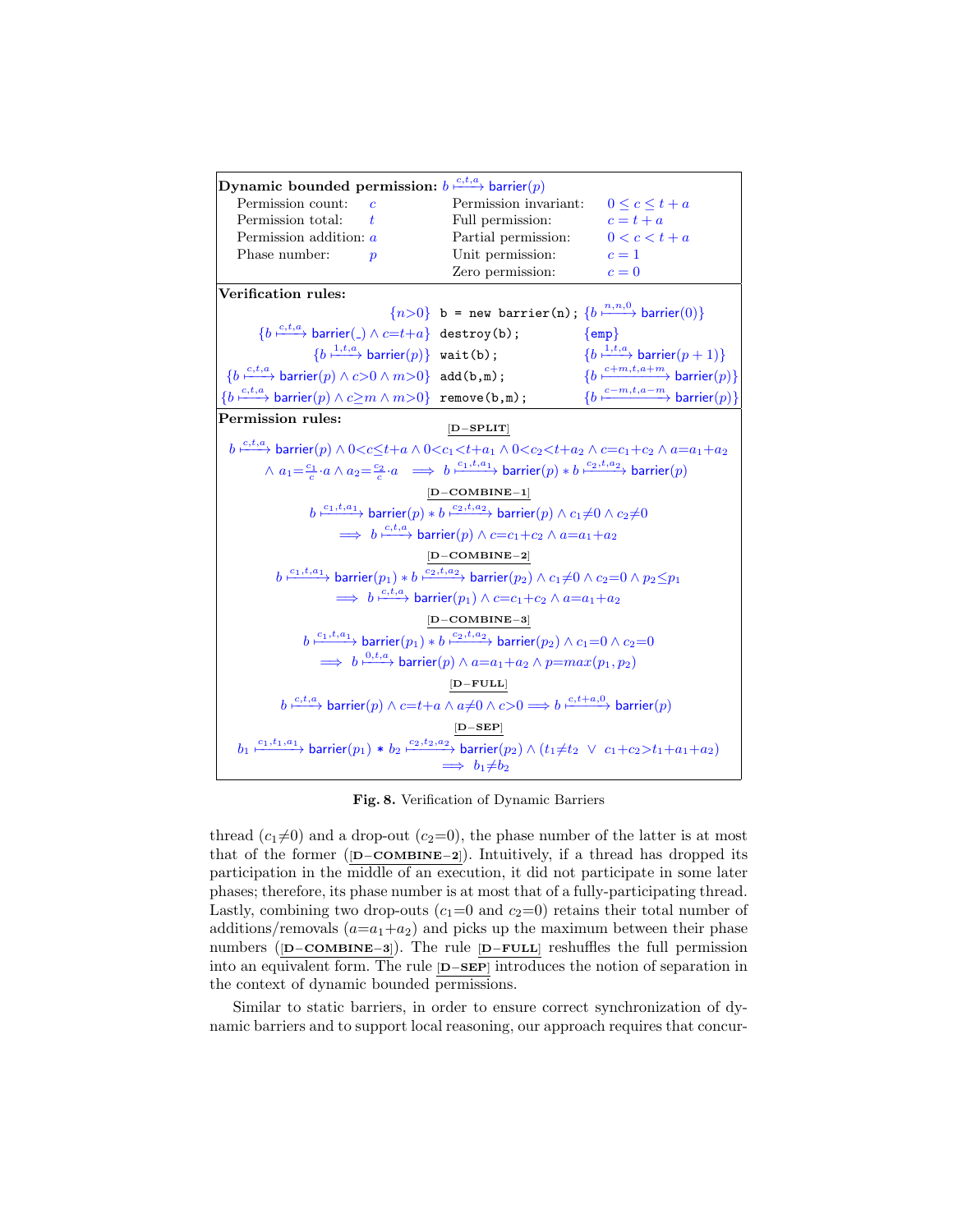rent threads maintain a program in dynamic-barrier-consistent (db-consistent) states. Db-consistency is mostly similar to b-consistency; it additionally considers the cases where the phase numbers of barrier nodes of the same barrier are not the same (due to the removal of participants). Due to space limitation, we refer interested readers to Appendix C for more details.

$$
\begin{array}{ll}\n & \left\{\text{ emp } \right\} \\
 \text{barr } b = \text{ new barrier } (2);\n\end{array}\n \begin{array}{l}\n & \left\{\text{b } \frac{1,2,0}{1,2,0}\text{ barrier}(0) \right\} \\
 & \left\{\text{b } \frac{1,2,0}{1,2,0}\text{ barrier}(0) \right\} \\
 & \left\{\text{wait}(b);\n\end{array}\n \right.\n \begin{array}{l}\n & \left\{\text{b } \frac{1,2,0}{1,2,0}\text{ barrier}(1) \right\} \\
 & \left\{\text{b } \frac{1,2,0}{1,2,0}\text{ barrier}(1) \right\} \\
 & \left\{\text{b } \frac{1,2,0}{1,2,0}\text{ barrier}(1) \right\} \\
 & \left\{\text{odd}(b,1);\n\end{array}\n \right.\n \begin{array}{l}\n & \left\{\text{b } \frac{1,2,0}{1,2,0}\text{ barrier}(1) \right\} \\
 & \left\{\text{odd}(b,1);\n\end{array}\n \right.\n \begin{array}{l}\n & \left\{\text{b } \frac{1,2,0}{1,2,0}\text{ barrier}(1) \right\} \\
 & \left\{\text{wait}(b);\n\end{array}\n \right.\n \begin{array}{l}\n & \left\{\text{unit}(b);\n\end{array}\n \right.\n \begin{array}{l}\n & \left\{\text{unit}(b);\n\end{array}\n \right.\n \begin{array}{l}\n & \left\{\text{unit}(b);\n\end{array}\n \right.\n \end{array}\n \begin{array}{l}\n & \left\{\text{unit}(b);\n\end{array}\n \right.\n \begin{array}{l}\n & \left\{\text{unit}(b);\n\end{array}\n \right.\n \begin{array}{l}\n & \left\{\text{unit}(b);\n\end{array}\n \right.\n \end{array}\n \begin{array}{l}\n & \left\{\text{unit}(b);\n\end{array}\n \right.\n \begin{array}{l}\n & \left\{\text{0.2, }\frac{-1}{2}\text{ barrier}(1) \right\} \right.\n \end{array}\n \begin{array}{l}\n & \left\{\text{unit}(b);\n\end{array}\n \right.\n \begin{array}{l}\n & \left\{\text{unit}(b);\n\end{array}\n \right.\n \begin{array}{l}\n & \left\{\text{unit}(
$$

Fig. 9. An Example of Verifying Synchronization of Dynamic Barriers

Fig. 9 presents the proof outline of a program with dynamic barriers. The leftmost thread fully participates in b while the right thread participates in one phase, then adds another participant (line 8), and creates two child threads operating on b. The left child thread drops out after one phase while the right child thread drops out without participation. At the end of the parallel compositions, the permissions are combined together into a full permission. In our approach, for local reasoning, each thread is verified separately and is unaware of operations (such as add/remove) performed by other threads until they join together. Although sound (as proven in Section 6), our approach is incomplete since it could reject programs that are correct at run-time. However, we believe that our static verification is generally a good practice for programmers to follow in order to avoid unexpected run-time behaviors (see Appendix D for details).

# 6 Soundness

We show that our proposed approach guarantees correct synchronization of dynamic barriers. As dynamic barriers are more general than static barriers, the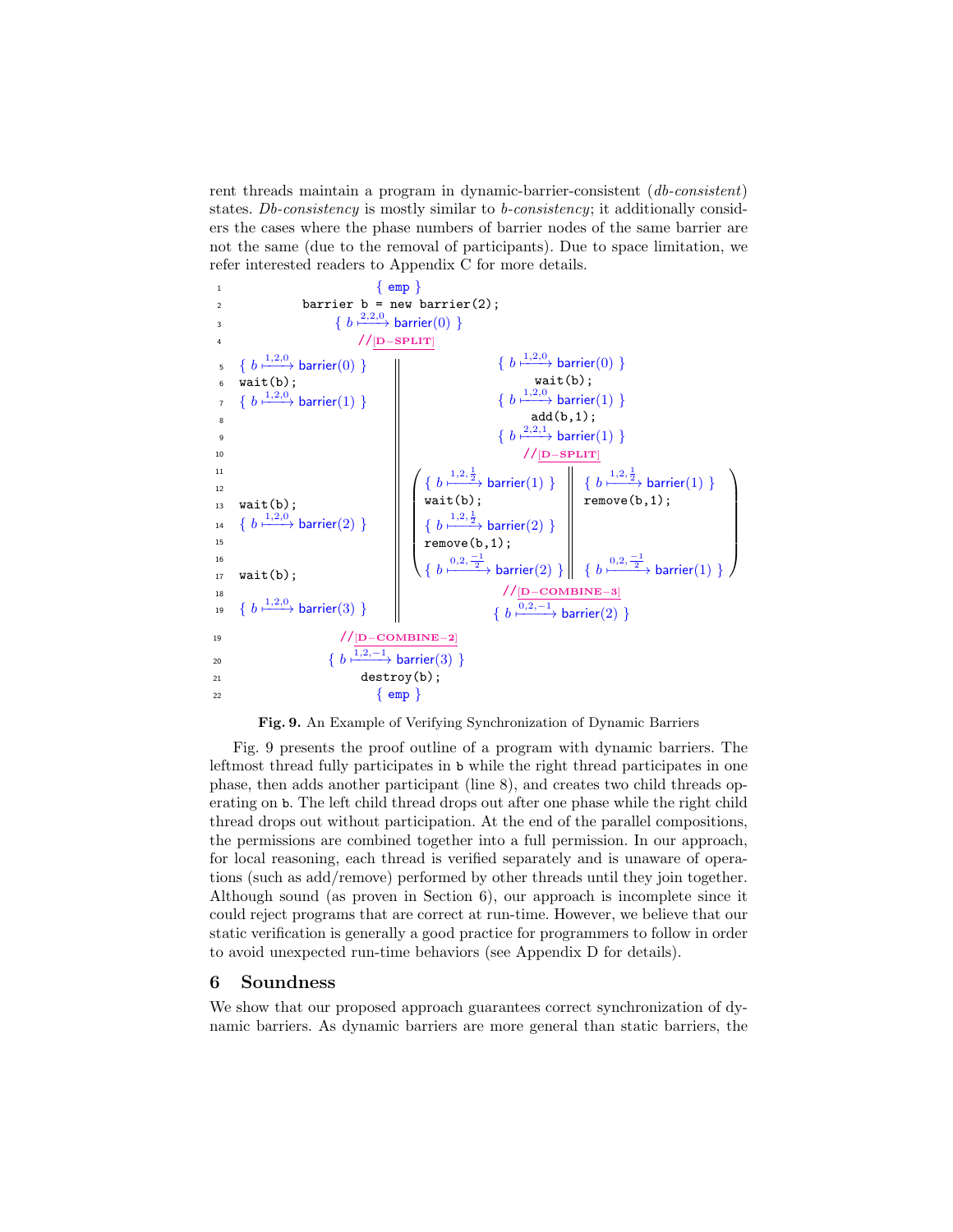soundness also implies correct synchronization of static barriers. We first present an encoding of join operations in terms of barrier operations. This encoding simplifies the proof rules and soundness arguments to only focusing on barrier operations. We then proceed to the main soundness arguments of our approach.

#### Lemma 3 (Soundness of Verifying Barrier Synchronization)

Given a program with a barrier b and a set of procedures  $P^i$  together with their corresponding pre/post-conditions  $(\Phi_{pr}^i / \Phi_{po}^i)$ , if our verifier derives a proof for every procedure  $P^i$ , i.e.  $\{\Phi_{pr}^i\}P^i\{\Phi_{po}^i\}$  is valid, then the program is correctly synchronized with respect to the barrier b.

*Proof.* Detailed definitions and proofs can be found in Appendix E.  $\Box$ 

# 7 Implementation and Experimental Results

We implemented our approach into a prototype tool, named VERIBSYNC<sup>2</sup>. We applied VERIBSYNC to verifying static<sup>3</sup> barrier synchronization of all twelve simplified<sup>4</sup> programs of SPLASH-2 suite [25]. SPLASH-2 suite is one of the most widely used benchmarks for evaluating shared-memory systems. The suite consists of twelve realistic programs covering numerous application domains such as computer graphics (volrend), signal processing (fft), water molecule simulation (water-spatial), and general engineering (radix) among others. Besides the theoretical contributions, the empirical question we investigate is how well our approach handles realistic barrier synchronization. The results were promising as our approach was able to verify all but one program in SPLASH-2 suite with modest annotation. All experiments were done on a 3.20GHz Intel Core i7-960 processor with 16GB memory running Ubuntu Linux 10.04. The suite of benchmark programs and other examples are provided in our project website.

The experimental results are presented in Table 1. The column  $#Bar$  shows the number of barriers used in the corresponding program. The column LOC shows the total number of non-blank, non-comment, non-annotation lines of source code, counted by sloccount (v2.26). The column  $LOAnn$  shows the total number lines of annotation. Annotation *overhead* is computed as  $\frac{LOAnn}{LOC}$  (the lower, the better). Verification times are in seconds. VERIBSYNC was able to verify barrier synchronization of all but one program in SPLASH-2 suite with the verification time in several seconds. We discuss the reason why VeriBSync was

<sup>&</sup>lt;sup>2</sup> The tool is available for both online use and download at http://loris-7.ddns.comp.nus.edu.sg/˜project/veribsync/.

<sup>&</sup>lt;sup>3</sup> As dynamic barriers have just been available recently since .NET 4.0 (April 2010) and Java 7 (July 2011), we are not aware of existing concurrency benchmarks that use dynamic barriers. Nonetheless, we applied our prototype on a set of textbook programs which represent typical usage of dynamic barriers. The programs are available in our project website.

<sup>4</sup> As verifying full functional correctness of these programs is beyond the scope of this paper, our experiments were conducted on a set of simplified programs where parts of programs that are not related to barriers were omitted. All related parts such as branching conditions and loops were retained to ensure that barrier synchronizations in the simplified programs are similar to those of the original programs.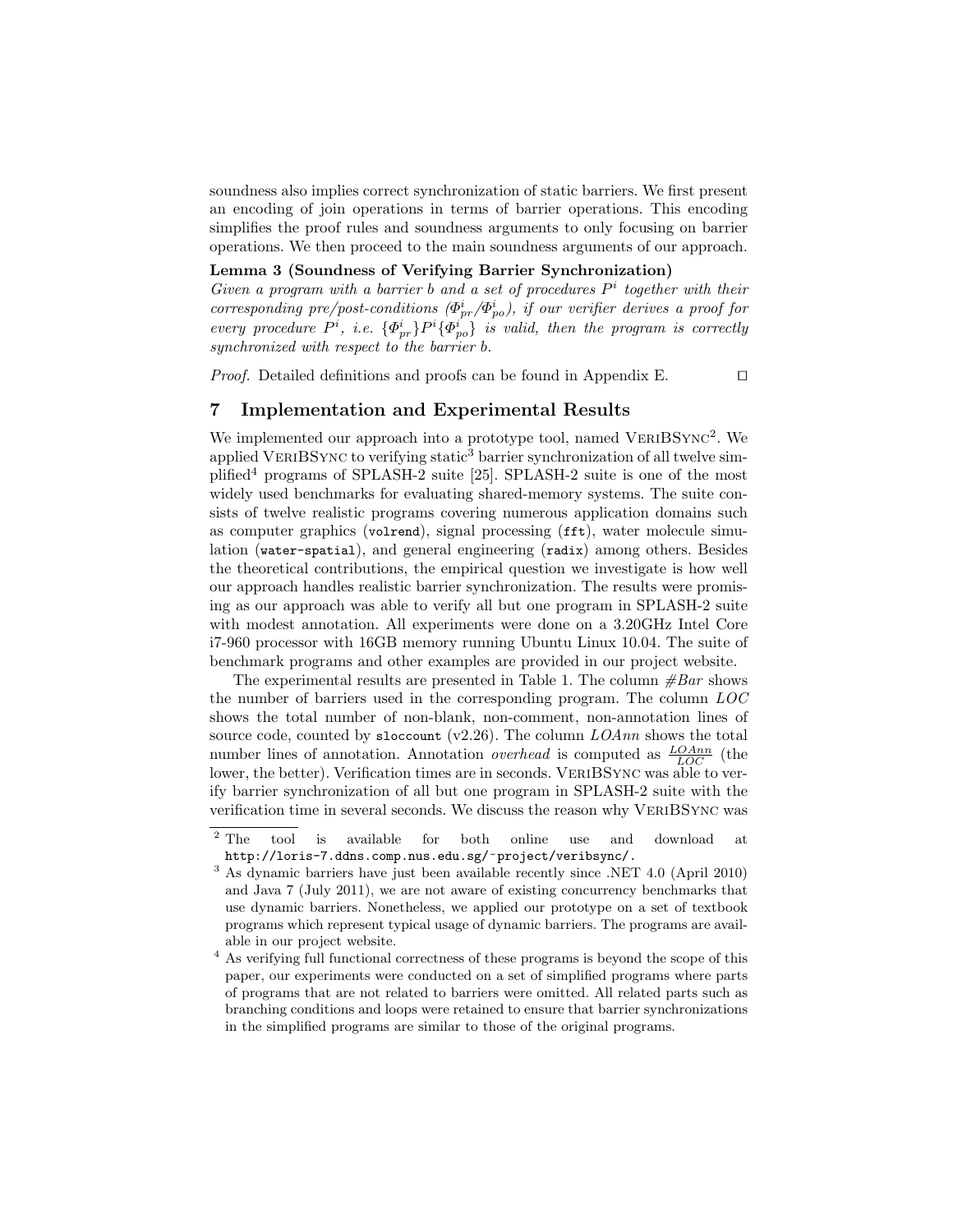| Program       | Description                                                |              |     |    | #Bar LOC LOAnn Overhead Time |       |
|---------------|------------------------------------------------------------|--------------|-----|----|------------------------------|-------|
| ocean         | large-scale ocean simulation                               |              | 60  | 5  | 8%                           | 1.01  |
| radix         | integer radix sort                                         | $\mathbf{2}$ | 68  |    | 10%                          | 3.11  |
| Ιu            | blocked LU decomposition                                   |              | 79  | 12 | 15%                          | 14.33 |
| barnes        | Barnes-Hut for N-body problem                              | 1            | 84  | 12 | 14%                          | 2.35  |
| raytrace      | optimized ray tracing                                      | Ŧ.           | 94  | 7  | $7\%$                        | 0.44  |
| fft           | complex 1D FFT                                             | 1.           | 101 | 8  | 8%                           | 0.69  |
|               | water-nsquared water simulation w/o spatial data structure | 3            | 113 | 16 | 14%                          | 13.23 |
| water-spatial | water simulation w/ spatial data structure                 | 3            | 117 | 18 | 15%                          | 13.53 |
| cholesky      | blocked sparse cholesky factorization                      | 1.           | 131 | 10 | 8%                           | 0.50  |
| fmm           | adaptive fast multipole for N-body problem                 |              | 175 | 20 | 11%                          | 0.79  |
| volrend       | optimized ray casting                                      | 2            | 232 | 36 | 16%                          | 7.50  |
| radiosity     | hierarchical diffuse radiosity method                      |              | 83  | ۰  |                              |       |

Average |  $11\%$   $5.23$ 

Table 1. Annotation Overhead and Verification Time of SPLASH-2 Suite

not able to verify radiosity program in Section 8.1. The verification time and annotation overhead depend on characteristics of the programs. Programs that have complicated non-linear constraints and/or use barriers in many execution branches (such as lu, barnes, water-\*, and volrend) require higher verification time and annotation overhead. On average, VeriBSync requires annotation overhead of 11%, which is modest compared with that of 100% reported in the literature [11].<sup>5</sup> Much of the annotation and verification time are dedicated for functional correctness properties of the programs such as branching conditions and loops. As annotation efforts for these properties are also necessary for verifying functional correctness of concurrent programs, we believe that existing logics for verifying functional correctness can easily integrate our approach into their logics and benefit from our guarantee of correct barrier synchronization.

# 8 Discussion

This section discusses limitations and future extensions of our existing approach.

### 8.1 Functional Correctness vs. Barrier Synchronization

In our existing approach, threads are correctly synchronized if they end up with the same (determinable) phase numbers. However, there are programs (such as radiosity) where the phase numbers are tightly coupled with functional correctness. A fragment of radiosity program is

```
/* ... perform ray-gathering till
the solution converges */
while( init_ray_tasks(...) ) {
  wait(barrier);
  process tasks(...);
}
```
Fig. 10. A Fragment of radiosity

shown in Fig. 10. The barrier barrier is used within the while loop which terminates only when the solution converges (by calling the procedure init ray tasks to check for convergence). The init ray tasks procedure only allows one thread (the first thread entering) to check for convergence and to update a global variable while other threads only read that variable. Such barrier phasing, therefore, is deeply correlated with functional correctness of the program (i.e. the convergence) which could not be captured by our existing approach. However, our approach could be extended to verify this type of programs by considering resource re-distribution that could be used to verify functional correctness, and

<sup>5</sup> To be precise, the annotation overhead in [11] also includes the specification for functional correctness. Although verifying functional correctness is not our main goal, we also need to specify them for verifying barrier synchronization.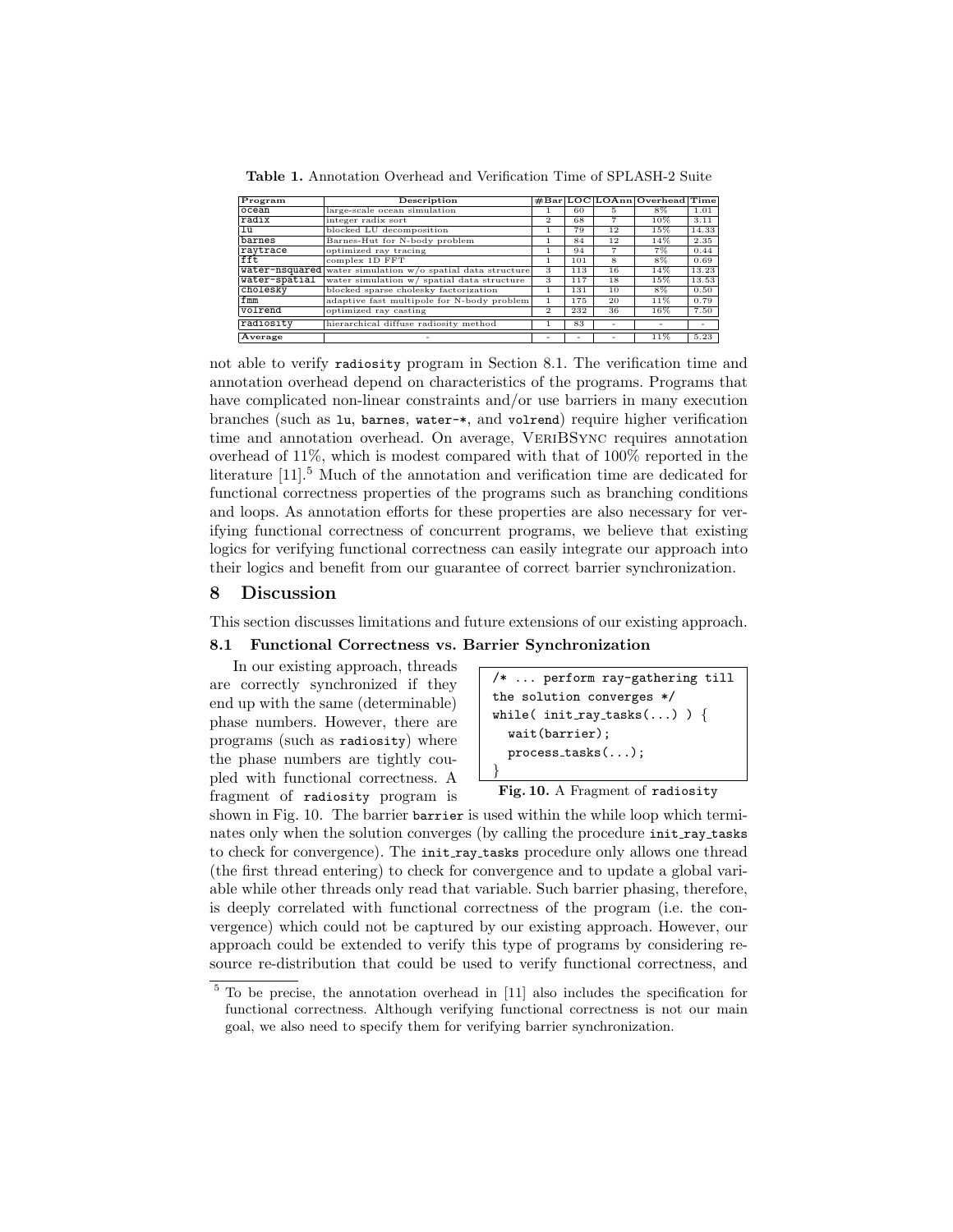the use of existential phase numbers. Details of such an extension will be more carefully investigated in the near future.

#### 8.2 Deadlock-free Multiple Barriers

Correct synchronization is a property weaker than deadlock freedom: it ensures deadlock freedom in case of a single barrier. When using multiple barriers, their synchronization patterns could potentially lead to deadlocks. We plan to extend our existing approach with barrier expressions to capture patterns of participating in multiple barriers. Together with the phase numbers, by proving that the barrier expressions of different participants are compatible, we could guarantee deadlock freedom. Patterns of participating in multiple barriers have been used in verification of SPMD programs with static barriers [2, 15, 27]. However, adapting them to verification of fork/join programs with dynamic barriers is non-trivial. This is not only because we need to address the unstructured nature of fork/join programs (in SPMD programs, threads execute the same code while in fork/join programs, they execute different pieces of code), but also because we need to handle dynamic allocation/deallocation and addition/removals of participants in a modular way. We leave this topic for future investigation.

### 9 Related Work

This section discusses related works regarding access permission systems and static verification of barrier synchronization. We also discuss related works regarding other advanced forms of barriers such as X10's clocks [22] and phasers [23] which have recently been introduced in the context of async/finish programs.

#### 9.1 Access Permissions

Boyland first introduced fractional permissions for reasoning about noninterference of concurrent programs [5]. Bornat et. al. added counting permissions [4]. Recently, various permission systems such as binary tree share model [6], Plaid's permission system [3], and borrowing permissions [19] have been proposed. In a nutshell, they are akin to fractional and counting permissions.

Importantly, not every program is suitable for fractional permissions and counting permissions. Programs that allow sharing resources among only a bounded number of threads need another alternative treatment. Fractional and counting permissions could not reason about those programs because, when using these permission systems, there is nothing to prevent a resource from being split off an unbounded number of times and shared among an unbounded number of threads. Given any fractional permission f where  $0 < f \leq 1$ , it is always possible to split f into two fractions  $f_1$  and  $f_2$  where  $f_1+f_2=f$  and  $f_1, f_2>0$ . Similarly, in counting permissions, given a central permission authority holding a source permission  $n$ , it is always possible to split off into a new source permission  $n+1$  (held by the central authority) and a read permission  $-1$  for sharing. On the other hand, in our bounded permission system, any non-unit permission  $(c, t)$  where  $1 < c \leq t$  (either partial or full permissions) can be split off without the presence of a central authority, and a bounded permission can only be split off a bounded number of times (up to unit permissions). Therefore, bounded permissions enable reasoning about bounded resources such as barriers.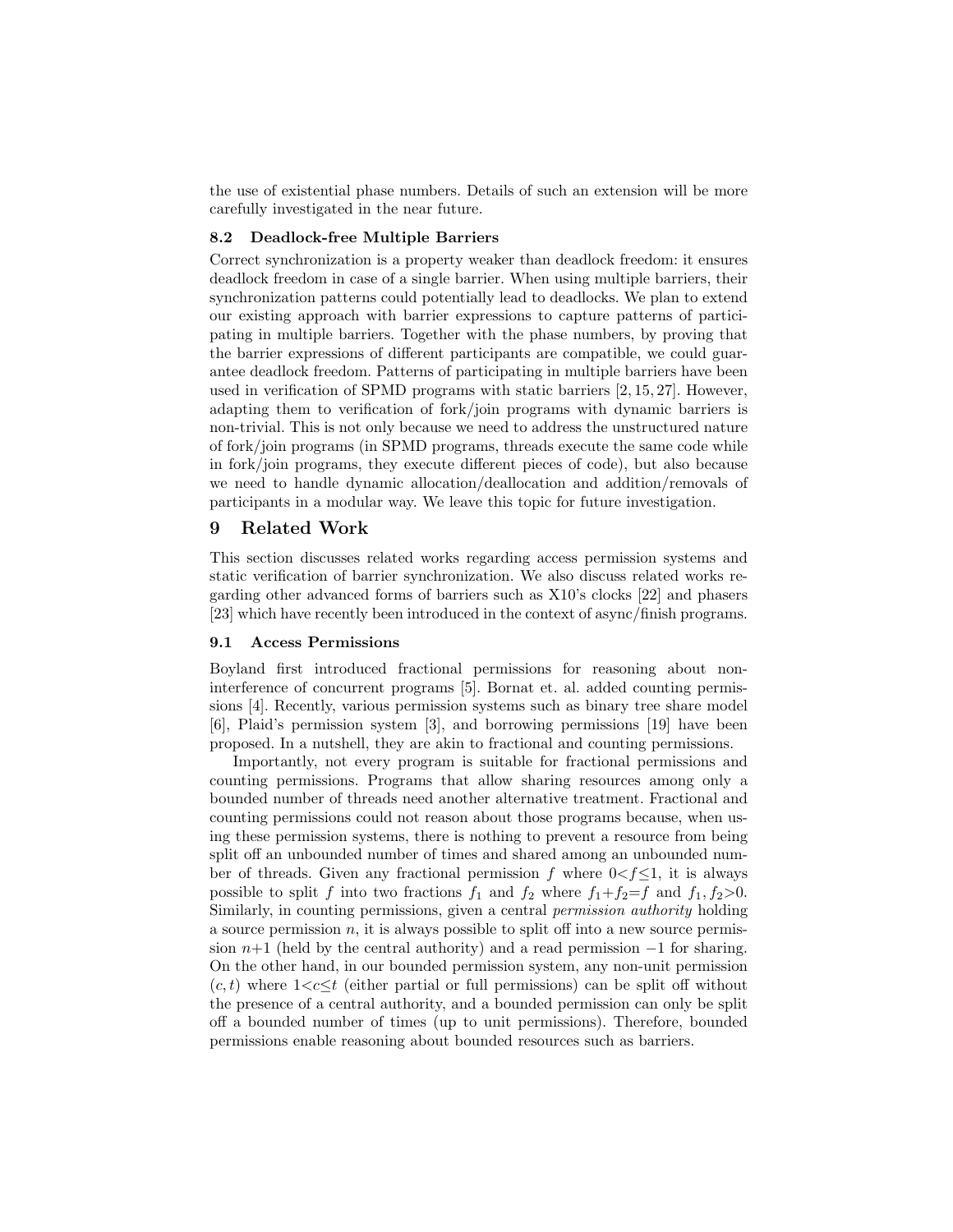#### 9.2 Verification of Barrier Synchronization

Most existing works on verifying barrier synchronization focus on SPMD programs [2, 12, 14–16, 27, 26]. In SPMD programs, the fact that threads execute the same code makes verification more tractable. SMPD programs also assume that barriers are global and all threads need to participate in barrier operations. Hence, existing techniques for SPMD programs cannot be directly applied to fork/join programs. This paper fills in the gap and addresses barriers in the context of fork/join concurrency where concurrent threads could execute different pieces of code while participating in barrier operations. Furthermore, we do not restrict that all threads should participate, i.e. a group of threads can participate on a certain barrier. We also support verification of dynamic barriers whose number of participants can vary during a program's execution. We are not aware of any related works capable of verifying dynamic barriers in fork/join programs.

To the best of our knowledge, the most closely related work is by Hobor and Gherghina [11]: they propose a specification logic for verifying partial correctness of programs with static barriers. Based on the global phase transition specification of a barrier, they can also verify that participants proceed in correct phases. However, there are several critical differences. First, they do not handle dynamic barriers. Second, they require a global specification of each barrier, whereby programmers have to specify pre-state and post-state for each thread for every phase transition over the barrier. However, there are programs (such as that in Fig. 7) where our approach using phase numbers can verify, but it is not possible to capture a global specification for its barrier [8]. Though the global specification of each barrier is an extra annotation burden, they can facilitate resource re-distribution at synchronization points to ensure functional partial correctness. Our current approach using phase numbers is considerably simpler, but has not yet been designed to support resource re-distribution. This may be important for more complex usage of barrier synchronization.

#### 9.3 Advanced Forms of Barriers

There are various implementations of barriers [10], and several implementations have been verified in [17]. Our specification in Fig. 6 and 8 can serve as a common interface for verifying different implementations. Beside traditional barriers, other advanced forms of barriers X10's clocks [22] and phasers [23] are also used in the context of async/finish programs. Note that Java 7's Phaser [9] only includes a subset of capability of the phasers proposed in [23], i.e. Java 7's Phaser is similar to dynamic barriers used in .NET [7] (which are the main topic of Section 5). Compared with traditional barriers, clocks and phasers are more dynamic in nature and are only applied to the more tractable context of async/finish programs.

Barrier synchronization in async/finish programs is generally more tractable than that in fork/join programs for two main reasons. First, thread creation and join in async/finish programs are lexically-scoped while those in fork/join are non-lexically-scoped, i.e. fork and join operations can be invoked in different program scopes. Second, there are restrictions on the usage of clocks and phasers in async/finish programs [22, 23]. For example, in X10 programs, a newly-spawn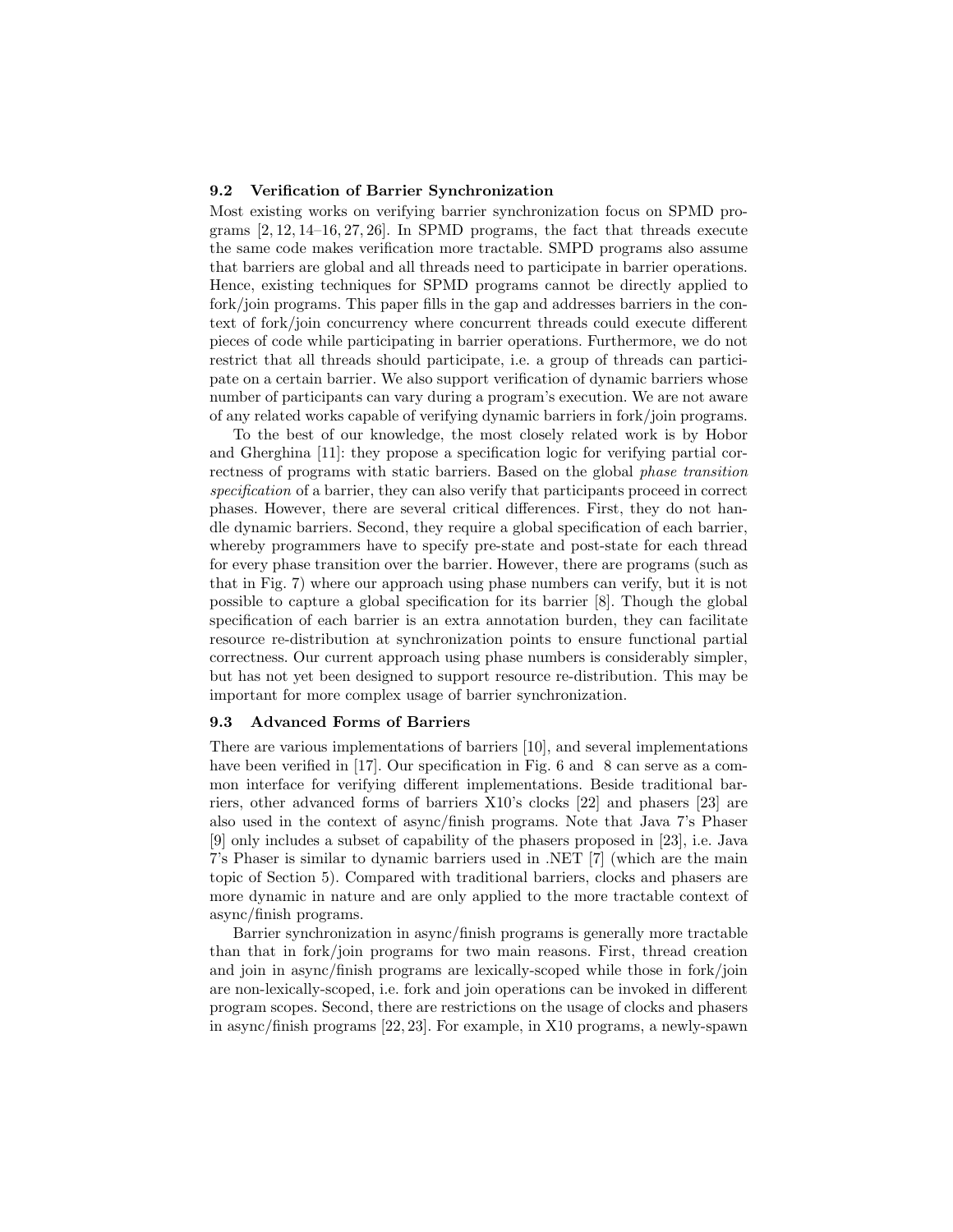thread has to explicitly register and directly operate on a clock, and it can only register to the clock that its parent has already registered to. These restrictions reject many useful programs such as the program presented in Figure 11 of Appendix B. On the other hand, in fork/join programs written in mainstream languages such as  $C/C++$  (with Pthreads), Java, and .NET, there aren't such restrictions. A new thread does not need to register but can still freely own or pass a barrier to other threads. Because of these reasons, one could not directly apply analyses and verification techniques of clocks in async/finish programs (e.g. those in [13, 18]) to traditional barriers in fork/join programs. In contrast, we conjecture that one could adapt our proposed approach to statically verifying correct synchronization of clocks and phasers.

# 10 Conclusion

We described a specification and verification approach for ensuring correct synchronization of software barriers. Barriers, provided by many mainstream languages such as  $C/C++$  (with Pthreads), Java, and .NET, are hard to handle in fork/join programs because programmers must not only pay special attention to the (possibly dynamic) number of participating threads, but also ensure that threads proceed in correctly synchronized phases. To our knowledge, this is the first work that statically ensures the correct synchronization of both static and dynamic barriers in fork/join programs. The keys of our approach are the bounded permissions and phase numbers to keep track of the number of participating threads and barrier phases respectively. Not restricted to only barriers, bounded permissions can be generally used to reason about any resources that are shared among a bounded number of concurrent threads. Our approach has been proven sound, and a prototype of it has been implemented for verifying barrier synchronization of realistic programs in SPLASH-2 benchmark suite.

Acknowledgement. We are grateful to our colleagues and the anonymous reviewers for their comments. Special thanks to C. Gherghina for many insightful discussions, and to H. D. Nguyen for suggesting the use of rational numbers for soundness. This work is supported by MOE Project 2009-T2-1-063.

# References

- 1. The Open Group Base Specifications Issue 7 IEEE Std 1003.1-2008. http://pubs.opengroup.org/onlinepubs/9699919799/basedefs/pthread.h.html.
- 2. A. Aiken and D. Gay. Barrier Inference. In POPL, pages 342–354, 1998.
- 3. K. Bierhoff and J. Aldrich. Modular typestate checking of aliased objects. In OOPSLA, pages 301–320, 2007.
- 4. R. Bornat, C. Calcagno, P. O'Hearn, and M. Parkinson. Permission Accounting in Separation Logic. In POPL, pages 259–270, New York, NY, USA, 2005. ACM.
- 5. J. Boyland. Checking Interference with Fractional Permissions. In SAS, 2003.
- 6. R. Dockins, A. Hobor, and A. W. Appel. A Fresh Look at Separation Algebras and Share Accounting. In APLAS, pages 161–177, 2009.
- 7. A. Freeman. Pro .NET 4 Parallel Programming in C#. Apress, 2010.
- 8. C. Gherghina. Personal communication, April 2013.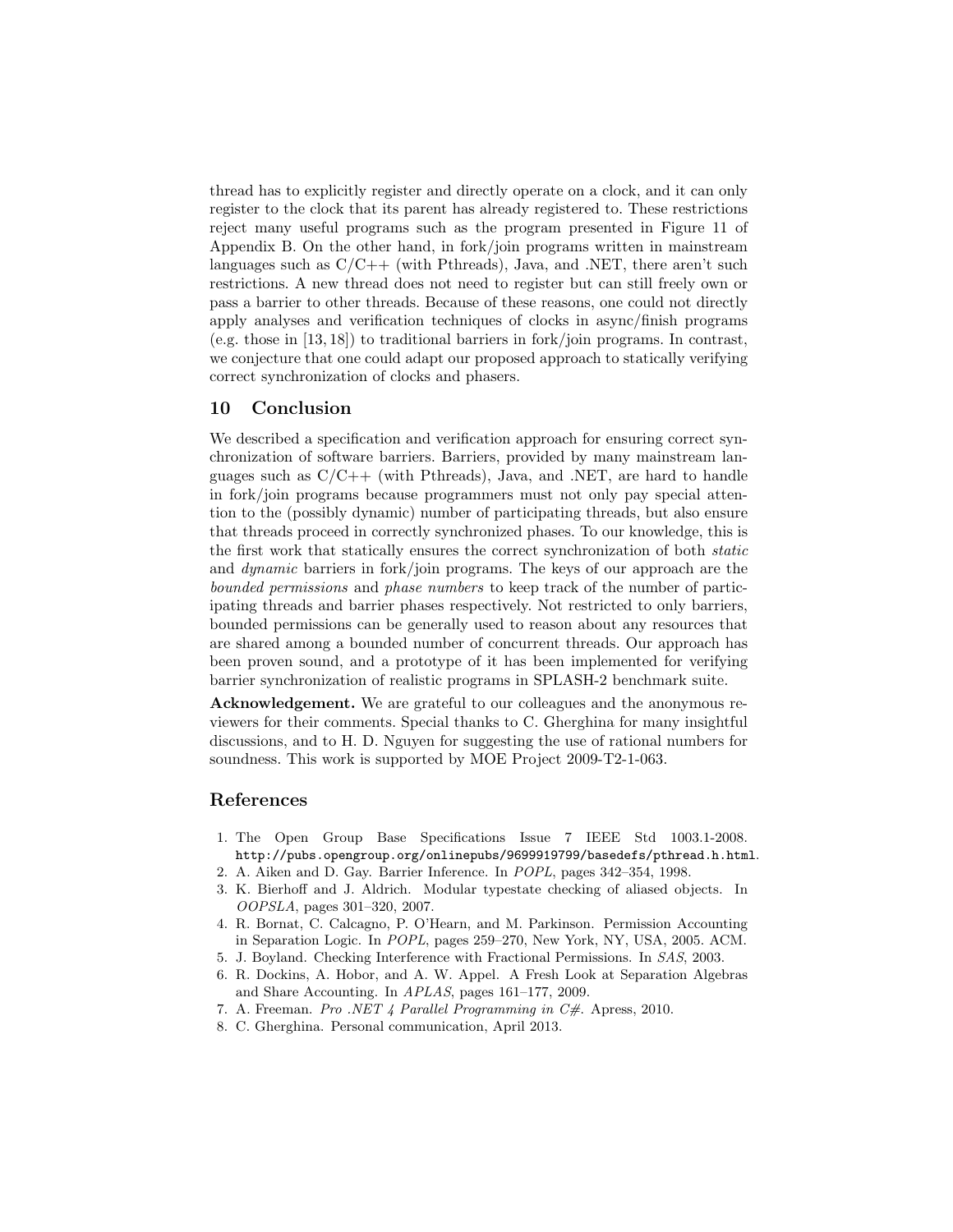- 9. J. F. González. Java 7 Concurrency Cookbook. Packt Pub Limited, 2012.
- 10. J. M. D. Hill and D. B. Skillicorn. Practical Barrier Synchronisation. In PDP, pages 438–444, 1998.
- 11. A. Hobor and C. Gherghina. Barriers in concurrent separation logic: Now with tool support! Logical Methods in Computer Science, 8(2), 2012.
- 12. T. E. Jeremiassen and S. J. Eggers. Static Analysis of Barrier Synchronization in Explicitly Parallel Programs. In PACT, pages 171–180, 1994.
- 13. S. Joshi, R. K. Shyamasundar, and S. K. Aggarwal. A New Method of MHP Analysis for Languages with Dynamic Barriers. In IPDPS Workshops, pages 519– 528, 2012.
- 14. A. Kamil and K. A. Yelick. Concurrency Analysis for Parallel Programs with Textually Aligned Barriers. In LCPC, pages 185–199, 2005.
- 15. A. Kamil and K. A. Yelick. Enforcing Textual Alignment of Collectives Using Dynamic Checks. In LCPC, pages 368–382, 2009.
- 16. Y. Lin. Static Nonconcurrency Analysis of OpenMP Programs. In IWOMP, 2005.
- 17. A. Malkis and A. Banerjee. Verification of software barriers. In PPoPP, 2012.
- 18. F. Martins, V. T. Vasconcelos, and T. Cogumbreiro. Types for X10 Clocks. In PLACES, pages 111–129, 2010.
- 19. K. Naden, R. Bocchino, J. Aldrich, and K. Bierhoff. A Type System for Borrowing Permissions. In POPL, pages 557–570, 2012.
- 20. P. W. O'Hearn. Resources, Concurrency and Local Reasoning. In CONCUR, 2004.
- 21. J. Reynolds. Separation Logic: A Logic for Shared Mutable Data Structures. In LICS, Copenhagen, Denmark, July 2002.
- 22. V. A. Saraswat and R. Jagadeesan. Concurrent Clustered Programming. In CON-CUR, pages 353–367, 2005.
- 23. J. Shirako, D. M. Peixotto, V. Sarkar, and W. N. Scherer III. Phasers: a Unified Deadlock-free Construct for Collective and Point-to-point Synchronization. In ICS, pages 277–288, 2008.
- 24. J. Smans, B. Jacobs, and F. Piessens. Implicit Dynamic Frames. TOPLAS, 2012.
- 25. S. C. Woo, M. Ohara, E. Torrie, J. P. Singh, and A. Gupta. The SPLASH-2 Programs: Characterization and Methodological Considerations. In ICSA, 1995.
- 26. Y. Zhang and E. Duesterwald. Barrier Matching for Programs with Textually Unaligned Barriers. In PPoPP, pages 194–204, 2007.
- 27. Y. Zhang, E. Duesterwald, and G. R. Gao. Concurrency Analysis for Shared Memory Programs with Textually Unaligned Barriers. In LCPC, 2007.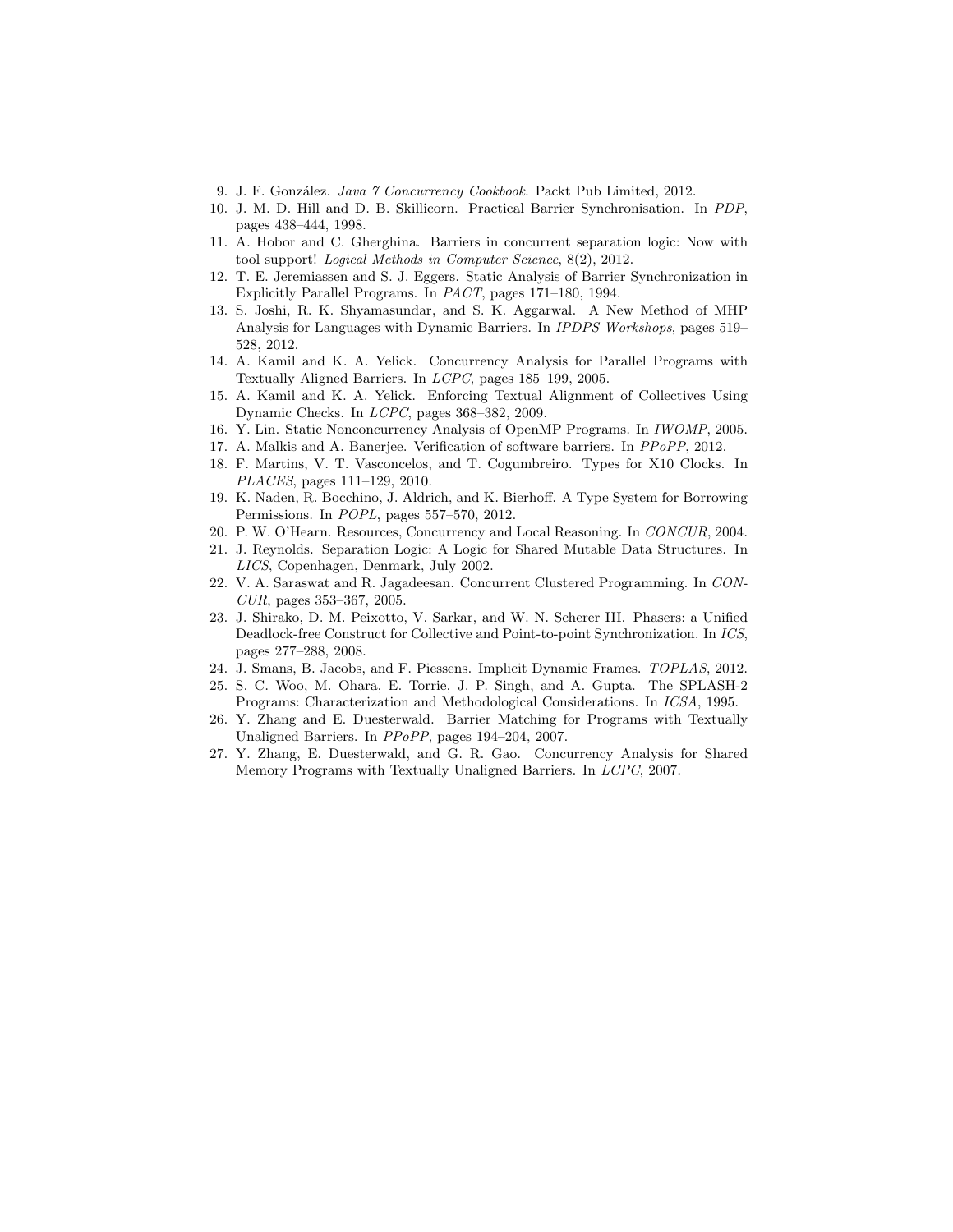# A Programming Language

In this section, we describe the core fork/join programming language with barriers presented in Section 2.2. A program consists of a list of procedure declarations proc. Each procedure proc is annotated with pairs of pre/post-conditions  $(\Phi_{nr}/\Phi_{no})$  written in existing specification logics such as separation logic [21] and implicit dynamic frames [24] enhanced with specification for barriers. The core programming language supports primitive types (such as int, bool, and void), and barrier type barrier. Key statements for concurrency consist of fork/join for thread management and barrier operations. A fork receives a procedure name pn and a list of parameters v ∗ , spawns a new thread executing the procedure, and returns a unique thread identifier as an integer. A join requires a thread identifier to join the thread back. For brevity of presentation, we write the parallel composition  $(s_1||s_2)$ ; as an abbreviation for creating concurrent threads (we sometimes omit (); due to space limit). The parallel composition is just syntactic sugar which can easily be encoded via fork and join. barrier  $b = new \, barrier(n)$ creates a new barrier b with the number of participants n.  $\text{destroy}(b)$  destroys the barrier b. A thread issues an barrier wait by calling  $\textbf{wait}(b)$ . For dynamic barriers,  $\mathbf{add}(b, m)$  and  $\mathbf{remove}(b, m)$  adds and respectively removes m participants from the existing total number of participants. The semantics of other program statements (such as procedure calls  $\text{pn}(v^*)$ , conditionals, loops, assignments) are standard as can be found in well-known languages such as  $C/C++$ . Java, and .NET.

# B Example Program with Intricate Sharing and Nested Fork/Join

Fig. 11 shows an example of programs with more intricate sharing and nested fork/join. Inside main, the main thread creates two child threads executing the procedure group on two different barriers b1 and b2. These two threads do not directly operate on their respective barrier but they create two grand-child threads to participate instead. Consequently, permissions of barrier b1 and b2 are transferred from the main thread to child threads and finally to the grand-child threads to create two different groups of grand-child threads participating on two different barriers. Based on the phase numbers, we can verify that threads participate in the same numbers of phases. Note that after joining back the child threads, the main thread gets back the full permissions for b1 and b2. Programmers need not indicate the fact that b1 and b2 are different barriers. Verifiers can use our [S−SEP] rule to infer that information automatically.

# C Consistency Requirements for Dynamic Barriers

Similar to static barriers, in order to ensure correct synchronization of dynamic barriers and to support local reasoning, our approach also requires that concurrent threads maintain a program in dynamic-barrier-consistent (*db-consistent*) states. However, the check for *db-consistency* is slightly more complex than that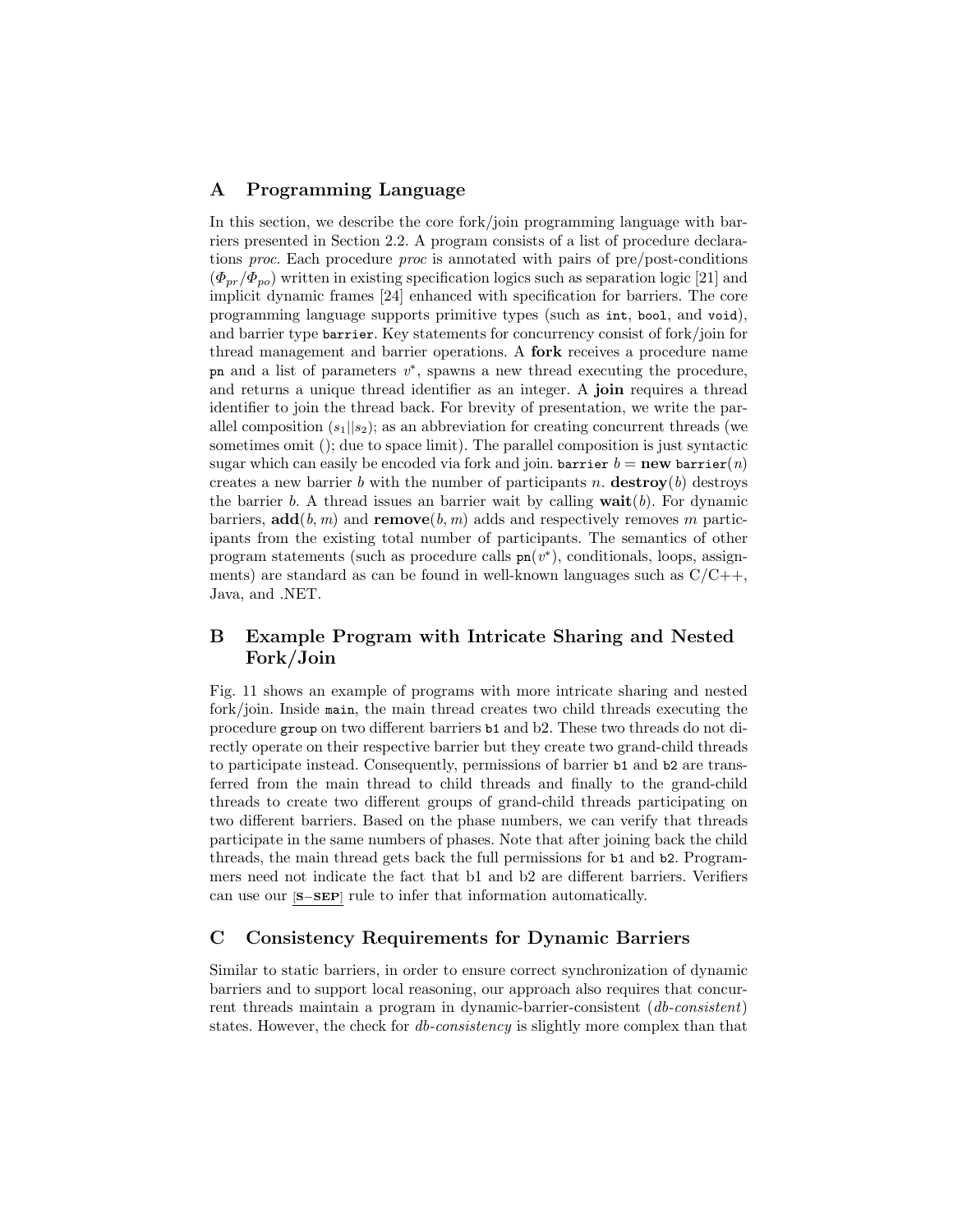```
void main()
  requires emp
  ensures emp;
{
 \{ emp \}barrier b1= new barrier(2);
 barrier b2= new barrier(2);
  \{ b1 \stackrel{2,2}{\longmapsto} \text{barrier}(0) * b2 \stackrel{2,2}{\longmapsto} \text{barrier}(0) \}int idg1=fork(group,b1);
  {b2 \xrightarrow{2,2} \text{barrier}(0)}int idg2=fork(group,b2);
 { emp }
 join(idg1);
 join(idg2);
  \{ b1 \stackrel{2,2}{\longmapsto} \text{barrier}(1) * b2 \stackrel{2,2}{\longmapsto} \text{barrier}(1) \}destroy(b1); destroy(b2);
 \{ emp \}}
                                                                  void participant(barrier b)
                                                                      requires \ b \stackrel{1,n}{\longmapsto} barrier(0)ensures \t b \overset{1,n}{\longmapsto} \t barrier(1);\{ wait(b); \}void group(barrier b)
                                                                      requires \ b \stackrel{2,2}{\longmapsto} \text{barrier}(0)ensures b \stackrel{2,2}{\longmapsto} \text{barrier}(1);{
                                                                     \{b \stackrel{2,2}{\longmapsto} \text{barrier}(0)\}int id1=fork(participate,b);
                                                                     \{b \stackrel{1,2}{\longmapsto} \text{barrier}(0)\}int id2=fork(participate,b);
                                                                    \{ emp \}join(id1);join(id2);
                                                                     \{b \stackrel{2,2}{\longmapsto} \text{barrier}(1)\}}
```
Fig. 11. Nested Fork/Join

of b-consistency because in case of dynamic barriers the phase numbers of different barrier nodes of the same barrier need not be the same (due to the addition and removal of participants). Note that since dynamic barriers subsume static barriers (i.e. when  $a = 0$ ), the definition of *db-consistency* also subsumes that of b-consistency

**Definition 4 (Combined State)** A combined state  $\Phi_c$  of a memory state  $\Phi$ is achieved by repeatedly applying the [D−COMBINE−1], [D−COMBINE−2], and [D−COMBINE−3] rules until a fixpoint is reached.

**Lemma 4** A memory state  $\Phi$  and its combined state  $\Phi_c$  are equivalent.

*Proof.*  $\Phi_c$  is derived from  $\Phi$  using [D–COMBINE−1], [D–COMBINE−2], and [D−COMBINE−3] rules and  $\Phi$  can be derived from  $\Phi_c$  using a modified [D−SPLIT] rule which allows splitting off zero permissions.  $\Box$ 

**Definition 5 (db-consistency)** A combined state  $\Phi_c$  is db-consistent iff for every pair of dynamic barrier nodes  $b_1 \xrightarrow{c_1,t_1,a_1}$  barrier $(p_1)$  and  $b_2 \xrightarrow{c_2,t_2,a_2}$  barrier $(p_2)$  in  $\Phi_c$ , the following assertion holds:

$$
b_1=b_2 \Longrightarrow ( (c_1\neq 0 \land c_2\neq 0 \land p_1=p_2) \lor (c1=0 \land p_1\leq p_2) \lor (c2=0 \land p_2\leq p_1) )
$$

**Corollary 2** A memory state  $\Phi$  is db-consistent iff its combined state  $\Phi_c$  is db-consistent.

*Proof.* It directly follows from Lemma 4 as  $\Phi$  and  $\Phi_c$  are equivalent.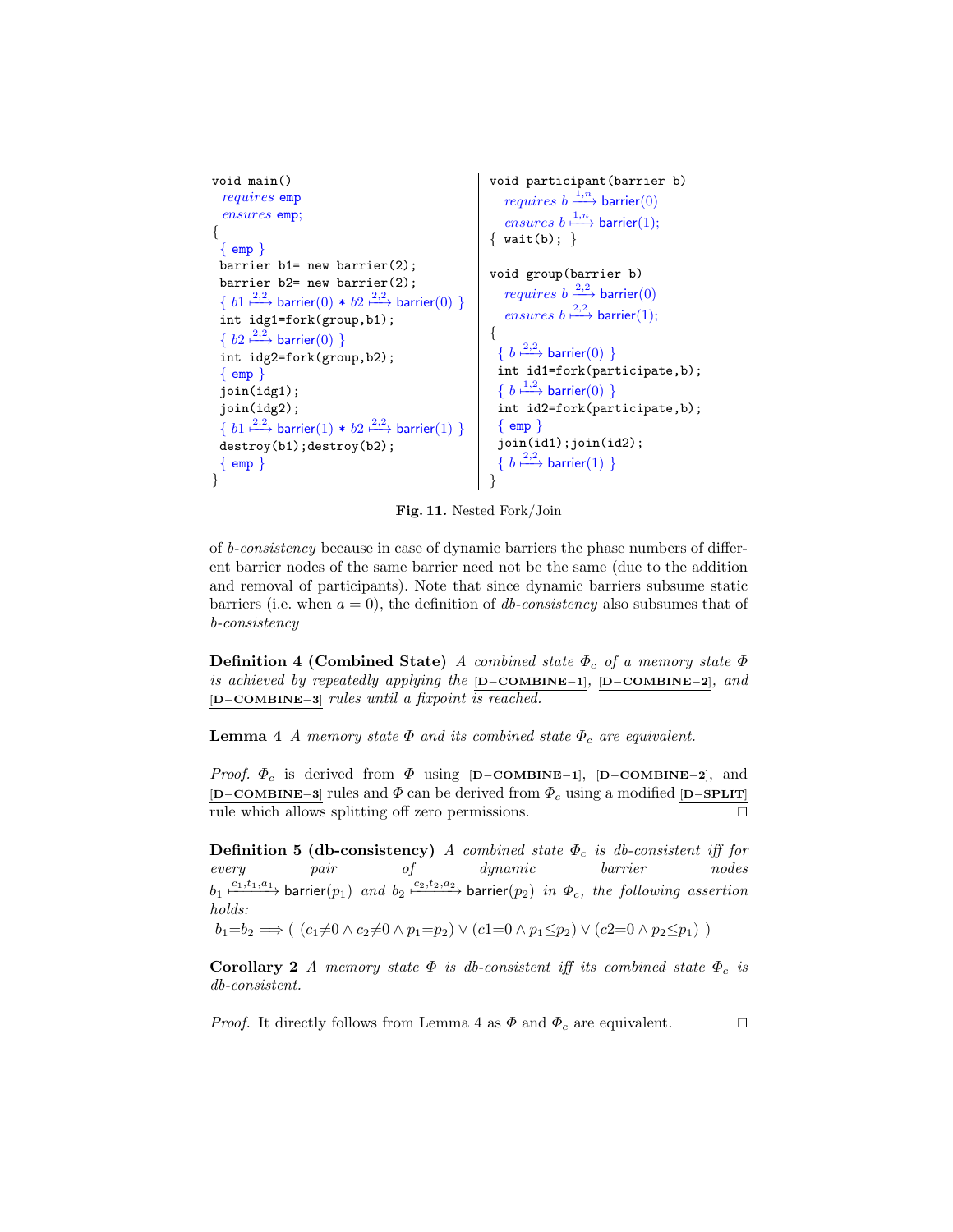# D Static Verification versus Run-time Behaviors

Our approach can statically verify that a program is correctly synchronized in the presence of static and dynamic barriers. For local reasoning, each thread is verified separately and has its own view on a barrier b (reflected in the bounded permission of b that it owns). Thus, a thread is unaware of operations (such as add/remove) performed by other threads until they join together. Although sound, our approach is incomplete since it could reject programs that are correct at run-time. For example, our static verification (with local reasoning) does not allow the program in Fig. 12a where the left thread is intended to remove the participation of the right thread. However, we believe that a more desirable way to implement this program is to let the right thread deliberately drop its participation (as depicted in Fig. 12b). This more intuitive coding style is readily captured by our approach.

In many cases, our static verification is helpful for preventing harmful behaviors at run-time such as deadlocks due to inter-thread addition/removal of participants. One example is the program presented in Fig. 13a where the left thread adds one participant to the barrier b while the right thread adds one more thread participating in b. The programmers' intention is that, after adding one more participant, there will be three threads concurrently operating on the barrier. Unfortunately, the program is potentially deadlocked due to the following interleaving:  $1 \mapsto 4 \mapsto 5 \mapsto 6 \mapsto 2 \mapsto 3$ . In this interleaving, the left thread waits forever at statement 3 because it has to wait for two other participants to issue a barrier wait, though they have already completed execution. Another example is the program in Fig. 13b where the left thread removes one participant while the right thread concurrently adds one participant. Although the total number of participants remains unchanged, the program is potentially deadlocked due to the interleaving  $1 \mapsto 4 \mapsto 2 \mapsto 3 \mapsto 5 \mapsto 6$ . Fortunately, such error-prone programs with inter-thread addition/removal of participants are rejected by our approach. We believe that our static verification is generally a good practice for programmers to follow in order to avoid unexpected run-time behaviors.

| $\{\texttt{emp}\}$<br>barrier $b = new barrier(2)$ ;                                                                                                                                                                                                                                                                                                                                                                                                                              |  | $\{emp\}$<br>barrier $b = new barrier(2)$ ;               |              |
|-----------------------------------------------------------------------------------------------------------------------------------------------------------------------------------------------------------------------------------------------------------------------------------------------------------------------------------------------------------------------------------------------------------------------------------------------------------------------------------|--|-----------------------------------------------------------|--------------|
| $\{b \stackrel{2,2,0}{\longmapsto} \text{barrier}(0)\}\$                                                                                                                                                                                                                                                                                                                                                                                                                          |  | $\{b \stackrel{2,2,0}{\longmapsto} \text{barrier}(0)\}\$  |              |
| $\begin{array}{llllll} \{b \xrightarrow{1,2,0} \text{barrier}(0)\} & \{b \xrightarrow{1,2,0} \text{barrier}(0)\} & \{b \xrightarrow{1,2,0} \text{barrier}(0)\} & \{b \xrightarrow{1,2,0} \text{barrier}(0)\} & \{b \xrightarrow{1,2,0} \text{barrier}(0)\} & \text{wait (b)} \text{.} & \{b \xrightarrow{1,2,0} \text{barrier}(1)\} & \{b \xrightarrow{1,2,0} \text{barrier}(1)\} & \{b \xrightarrow{1,2,0} \text{barrier}(1)\} & \{b \xrightarrow{1,2,0} \$<br>wait(b); $//FAIL$ |  | $\{b \stackrel{1,2,-1}{\longmapsto} \text{barrier}(2)\}\$ |              |
| (a) Rejected                                                                                                                                                                                                                                                                                                                                                                                                                                                                      |  |                                                           | (b) Verified |

Fig. 12. Dynamic Behaviors of Dynamic Barriers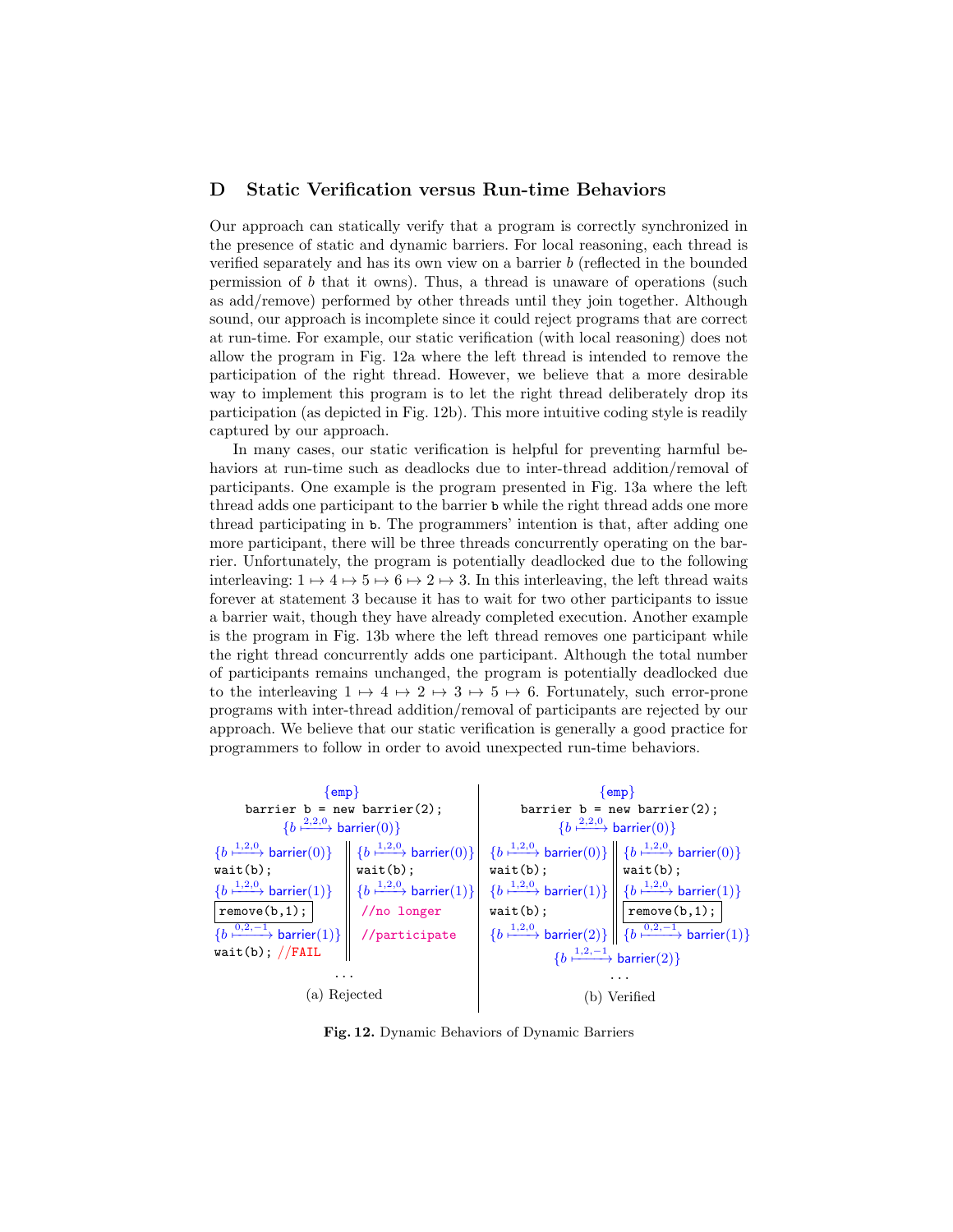barrier  $b = new barrier(2)$ ;

 $\sqrt{ }$  $\left\vert \right\vert$ 1:  $wait(b)$ ;  $||4: \text{wait(b)}$ ;  $2: |add(b,1);$  $3: \text{ wait(b)}; \quad \parallel 5: \text{ wait(b)}; \parallel 6: \text{ wait(b)};$  $\setminus$  $\vert$  $1 \mapsto 4 \mapsto 5 \mapsto 6 \mapsto 2 \mapsto 3$  (Deadlocked) (a)

barrier  $b = new barrier(2)$ ;

| $\int$ 1: wait(b);                                                                                                  | $4: \underline{wait(b)}$ ;                              |  |  |  |  |
|---------------------------------------------------------------------------------------------------------------------|---------------------------------------------------------|--|--|--|--|
| $\left(\begin{array}{c} \n 2: \overbrace{\text{remove}(b,1);} \quad \text{3: } \text{wait}(b)\n \end{array}\right)$ | 5: $\left[\frac{add(b,1);}{6: \text{ wait}(b);}\right]$ |  |  |  |  |
|                                                                                                                     |                                                         |  |  |  |  |
| $1 \mapsto 4 \mapsto 2 \mapsto 3 \mapsto 5 \mapsto 6$ (Deadlocked)                                                  |                                                         |  |  |  |  |

Fig. 13. Potential Deadlocks due to Inter-thread Addition/Removal of Participants

# E Soundness

We first present an encoding of join operations in terms of barrier operations. This encoding simplifies the proof rules and soundness arguments to only focusing on barrier operations. We then proceed to the soundness arguments of our verification approach. Note that our approach currently does not consider non-termination due to infinite loops/recursion or deadlocks.

#### E.1 Encoding of Join Operations

Join operations can be encoded via barriers. Intuitively, each forked procedure receives an extra parameter b of type barrier and a unit permission to wait on that barrier. Before forking a child thread, a new barrier with two participants is created and passed to the child thread. The child thread will wait on that barrier before it terminates. A thread can join another thread by waiting on the corresponding barrier of the latter.

We present details of the encoding. Given a forked procedure  $pn$  which is defined as  $\text{pn}(w_1, \ldots, w_n)$  requires  $\Phi_{pr}$  ensures  $\Phi_{po}$ ; { s }, we (1) add one more parameter b of type barrier to its list of its parameters, (2) add a barrier wait at the end of the procedure, and (3) modify its specification as follows:

```
pn(w_1, \ldots, w_n, b)\textbf{requires} \; \varPhi_{pr} \ast b \stackrel{1,2}{\longmapsto} \textbf{barrier}(0)ensures \varPhi_{po}\ast b\stackrel{1,2}{\longmapsto} barrier(1);\{ s; \text{ wait}(b); \}
```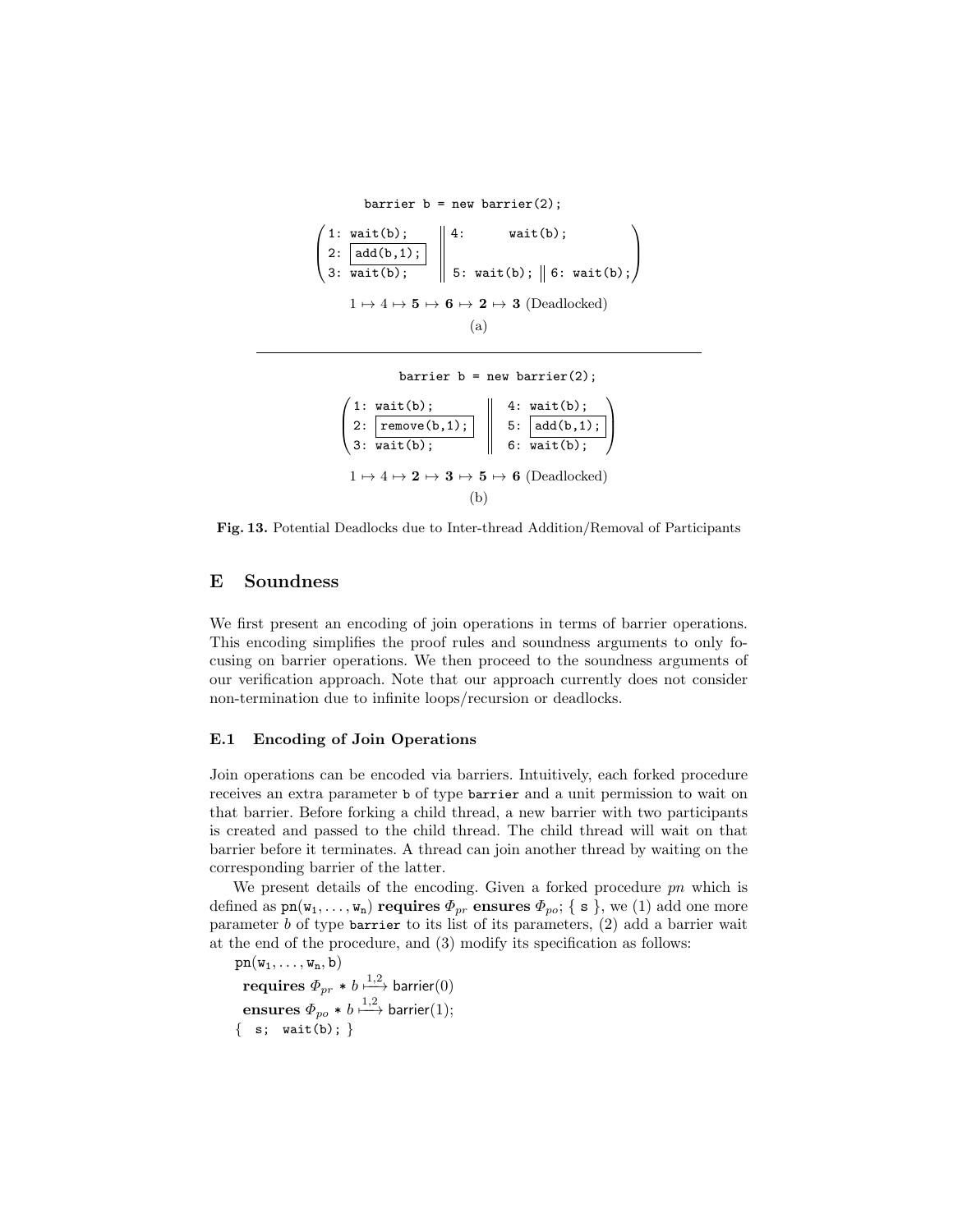Then, we encode int id=fork(pn,w<sub>1</sub>, ..., w<sub>n</sub>); as barrier b = new barrier(2); int id=fork( $pn, w_1, \ldots, w_n$ ); and encode join(id) as wait(b). It is easy to see that the encoding results in correct synchronization of the newly added barrier b: two threads (the forker and the forkee) have unit permissions to access b and they both wait on b just once.

#### E.2 Soundness of Dynamic Bounded Permissions

We prove that, besides boundedness, our dynamic bounded permission system exercises properties of a standard access permission system: it allows concurrent reads and exclusive write. That is, we prove that, when using our verification and permission rules in Fig. 8, splitting and combining from any partial permissions never result in a full permission unless all partial permissions of b are combined. In this section, for brevity, we often refer to a permission  $b \stackrel{c,t,a}{\longmapsto}$  barrier(p) by its quantity  $(c, t, a)$ .

Let  $S_b$  and  $t_b$  denote the set of all partial permissions and respectively the permission total of a barrier b.

Corollary 3 (Full Permission) Combining all partial permissions of a barrier b results in a full permission of b.

*Proof.* First, the permission total  $t<sub>b</sub>$  of a barrier b can only be safely changed by the rule [D–FULL]. Otherwise,  $t<sub>b</sub>$  remains unchanged under the rest of permission rules and verification rules in Fig. 8. Hence, we would like to prove that  $\sum_{(c_i, \ldots) \in S_b} c_i = t_b + \sum_{(s_i, a_i) \in S_b} a_i$  holds. We prove it by induction on the verification and permission rules. The equality trivially holds when the barrier b is created. Destroy and wait operations does not affect the quantity of permissions. Add and remove operations add and respectively subtract the same amount to/from  $c$  and  $a$  of a barrier node, hence the equality holds under the operations. All permission rules also maintain the equality.  $\Box$ 

### Corollary 4 (Permission Invariant)  $\forall (c, t_b, a) \in S_b$ ,  $c > a$ .

*Proof.* The invariant  $c > a$  trivially holds when a barrier b is created. Destroy and wait operations does not affect the quantity of permissions. Add and remove operations add and respectively subtract the same amount to/from  $c$  and  $a$  of a barrier node, hence the invariant holds under the operations.

We prove that split/combine rules also maintain the invariant.

For the rule [D−SPLIT], we have:

$$
-c>a
$$
 or  $\frac{a}{c}<1$   
=  $a_1 - \frac{c_1}{a_1} \cdot a$  and  $a_2$ 

- 
$$
a_1 = \frac{c_1}{c} \cdot a
$$
 and  $a_2 = \frac{c_2}{c} \cdot a$ 

Hence, we conclude that  $c_1> a_1$  and  $c_2> a_2$ .

For the combine rules [D−COMBINE−1], [D−COMBINE−2], and [D−COMBINE−3], we have:

- $c_1 > a_1$  and  $c_2 > a_2$
- $c = c_1 + c_2$  and  $a = a_1 + a_2$

Hence, we conclude that  $c > a$ .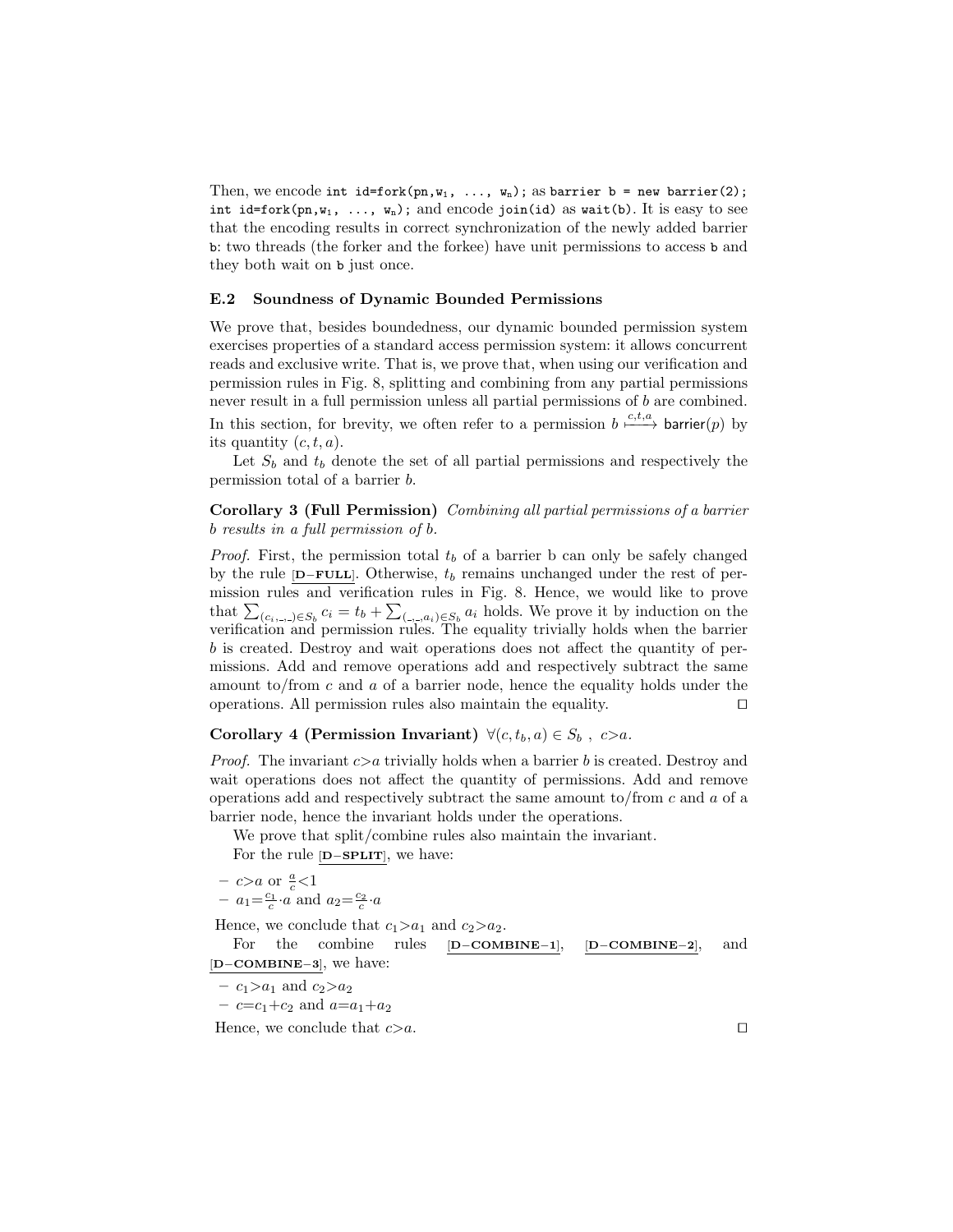Lemma 5 (Soundness of Dynamic Bounded Permission) Given a barrier b, our approach ensures that splitting and combining from any partial permissions of b never result in a full permission unless all partial permissions of b are combined.

Proof. First, it follows from Corollary 3 that combining all partial permissions in  $S_b$  resulting in a full permission of b. We then show that it is impossible to combine a strict subset of  $S_b$  into a full permission of b.

Assume there exists a strict subset  $S$  of all partial permissions of  $b$  such at combining partial permissions in  $S$  results in a full permission of  $b$ . We have  $S \subset S_b$ . We define S the set of partial permissions of b not in S, that is  $S_b = S \cup S$ .

Combining all permissions in  $S_b$  results in a full permission:

$$
\sum_{(c_i, \ldots) \in S_b} c_i = t_b + \sum_{(\ldots, a_i) \in S} a_i \tag{6}
$$

As  $S_b = S \cup \overline{S}$  and (6), we have:

$$
\sum_{(c_k, \ldots) \in S} c_k + \sum_{(c_j, \ldots) \in \bar{S}} c_j = t_b + \sum_{(\ldots, a_k) \in S} a_k + \sum_{(\ldots, a_j) \in \bar{S}} a_j \quad (7)
$$

Combining permissions in  $S$  also results in a full permission:

$$
\sum_{(c_k, \ldots) \in S} c_k = t_b + \sum_{(\ldots, a_k) \in S} a_k \tag{8}
$$

From (7) and (8), we have the equality:

 $(c_j)$ 

$$
\sum_{\ldots,\ldots,\in\bar{S}} c_j = \sum_{\ldots,a_j\in\bar{S}} a_j \tag{9}
$$

 $\sum_{(c_j, , ., \ell) \in \bar{S}} c_j \quad > \quad \sum_{(c_j, , a_j) \in \bar{S}} a_j.$ This contradicts with Corollary 4 as  $c>a$  forall  $(c, t_b, a)$ ; hence

### E.3 Soundness of Verifying Barrier Synchronization

We first define what it means for a program to be correctly synchronized with respect to a dynamic barrier.

Definition 6 (Compatible Phasing) Given a dynamic barrier b with the last phase p (also called final phase), a thread is said to operate on b in a compatible number of phases  $p_1$  iff:

- $-$  If it fully participates in b (i.e. it does not drop out), then  $p1=p$ .
- If it drops out, then  $p1 \leq p$ .

Definition 7 (Correct Dynamic Synchronization) A program is correctly synchronized with respect to a dynamic barrier b iff:

- There is exactly a predefined number of threads participating in the barrier b's wait operations.
- Participating threads operate on b in compatible numbers of phases.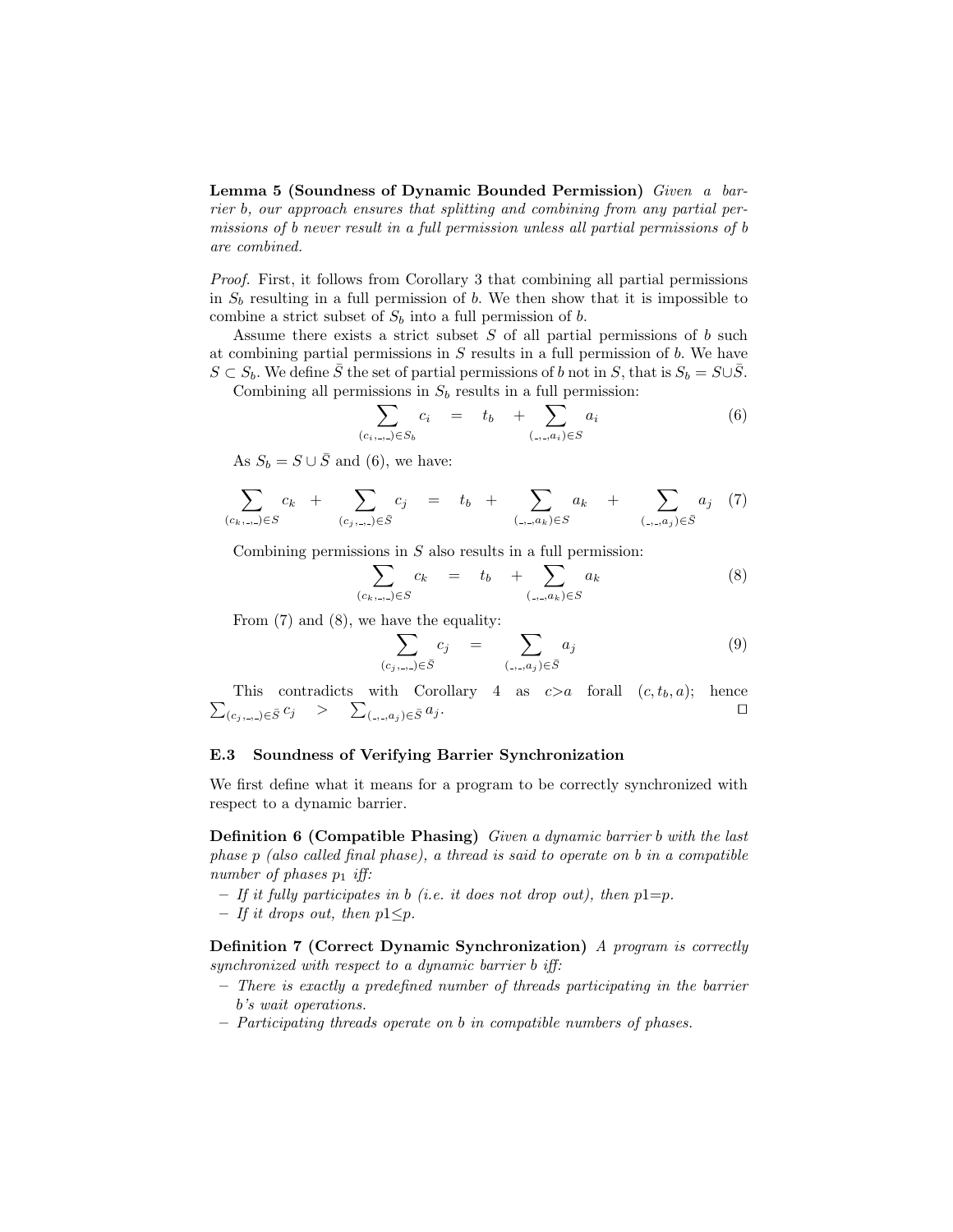Note that in case of static barriers, threads are not allowed to drop out. Therefore, compatible phasing implies that all participants fully participate and operate in the same numbers of phases.

A thread can be in one of four states: running, waiting, done, and aborted. Our verification approach ensures that no thread reaches an aborted state. A program state is non-aborting if neither of threads are in an aborted state. A program state is final if all threads are in a done state.

**Definition 8 (Thread State)** A thread state  $\sigma$  is one of the following states:

- $-$  run(s,  $\Gamma$ ) stating that the thread is running with remaining statement s and environment  $\Gamma$ . For brevity,  $\Gamma$  is assumed to be a partial function from object names to object references and from stack variables to values. Environment Γ resembles stack and heap in programs.
- $-$  wait $(o, s, \Gamma)$  stating that the thread is waiting at barrier object o with remaining statement s and environment  $\Gamma$ .
- done stating that a thread has completed its execution.
- aborted stating a thread has performed an illegal operation.

Threads in a program wait at barrier points and proceed in phases. We distinguish between local phase and global phase of a barrier. When a participant reaches a barrier point, it increments its local phase. When all participants have reached that point, the global phase will be incremented. If a thread still participates in a barrier, its local phase is at most one ahead of the global phase. Intuitively, after reaching a barrier point and incrementing its local phase, a participant can only proceed if its local phase is equal to the global phase. This semantics has the advantage that a participant only needs to know its local phase and the global phase without worrying about the phases of other participants.

Definition 9 (Program State) A program state  $\Psi$  consists of:

- $-G$  representing a partial function from barrier objects to tuples  $(i, t, p)$  where i is the number of participants that have been suspended (i.e. waiting to proceed to the next phase), t is the total number of participants, and p is the current global phase of barrier object o. We write  $G_i(o)$ ,  $G_i(o)$ , and  $G_p(o)$  denote i, t, and p respectively. A barrier object o is already allocated if  $o \in dom(G)$ .
- $-$  T representing a set of threads. Each thread is a tuple  $(\iota, \sigma, L)$  consisting of thread identifier  $\iota$ , thread state  $\sigma$ , and a local barrier map  $L$ . L maps barriers to their corresponding local phases.

Definition 10 (Execution) Execution of a program starts in the initial program state:  $(\emptyset, (-,\mathbf{run}(s,\emptyset),\emptyset))$ .

Small-step operational semantics is presented in Fig. 14. In the figure,  $def(pn)$  denotes the definition of the procedure pn in the program,  $eval(e, \Gamma)$ denotes the evaluation of the expression e in the environment  $\Gamma$ . A premise marked with light gray indicates conditions that need to hold, otherwise the thread has performed an illegal operation and it transitions to an aborted state. For example, a thread adds or removes to/from a barrier a negative number of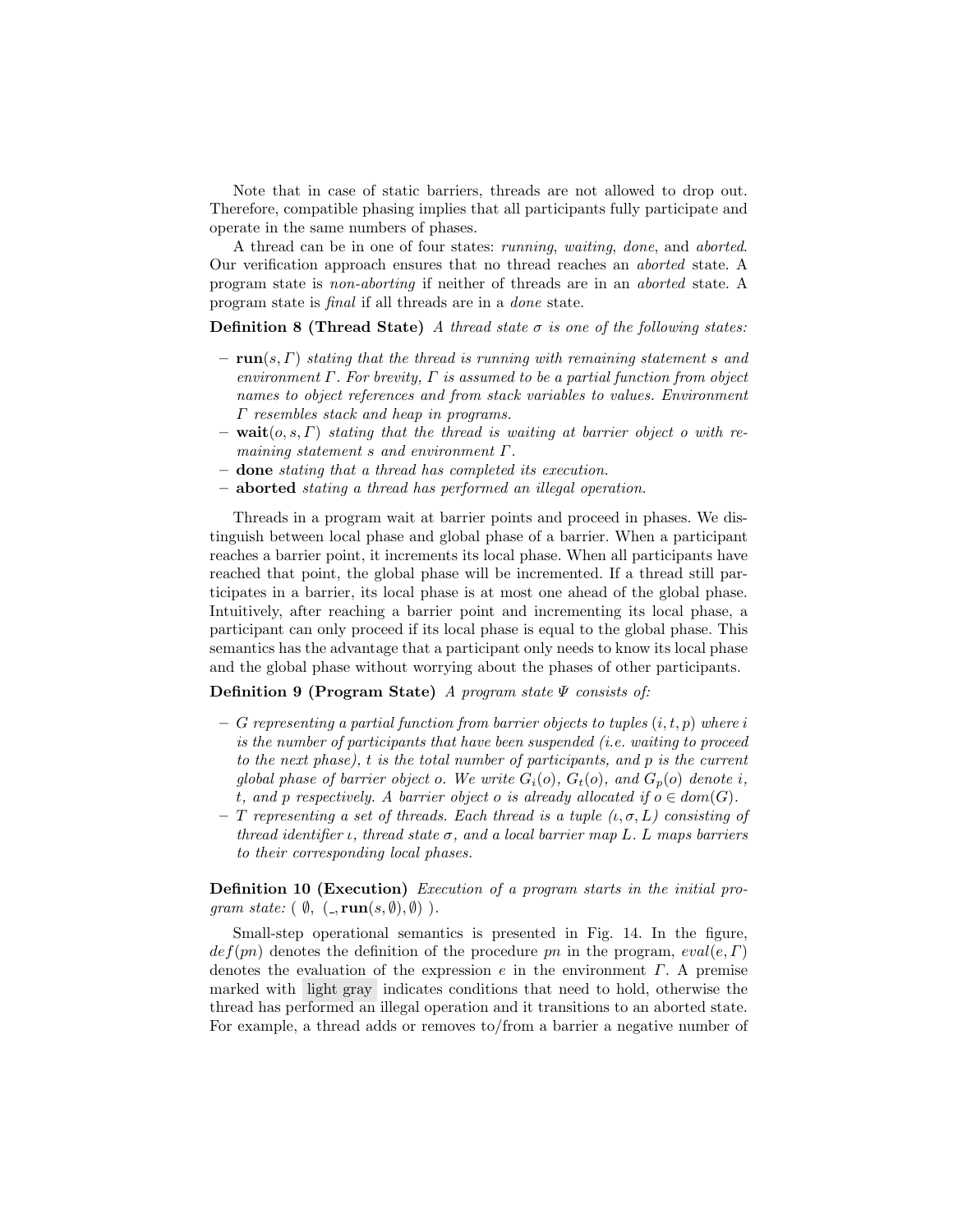participants. Our verification rules ensure that the premises in light gray hold, i.e. threads cannot transition to aborted states.

Most of the rules in Fig. 14 are straightforward. When forking a new child thread, the main thread passes the global phase to the child thread. The treatment of loops is similar to that of if-then-else and is omitted. When issue a barrier wait, a thread transitions to a waiting state. The final thread issuing a barrier wait increments the global phase  $p$  by 1 and resets the counter  $i$  to 0. Threads transition back to a running state when all participants have issued a barrier wait, i.e. the global phase is equal to threads' local phases.

Lemma 6 (Correct Participation) Given a program with a barrier b and a set of procedures  $P^i$  together with their corresponding pre/post-conditions  $(\Phi_{pr}^i/\Phi_{po}^i)$ , if our verifier derives a proof for every procedure  $P^i$ , i.e.  $\{\Phi_{pr}^i\}P^i\{\Phi_{po}^i\}$  is valid, then there is exactly a predefined number of threads participating in b's wait operations.

Proof. Our verification rules rely on bounded permissions to handle concurrent accesses to barrier  $b$ . Given  $n$  is the predefined number of participants, it follows from Lemma 1 that there are at most  $n$  threads concurrently operating on barrier  $b$ . In order to perform a wait on barrier  $b$ , threads must have unit permissions of barrier b. Additionally, adding and removing participants correspond to the addition and subtraction of the total number of participants  $t$  in operational semantics, i.e.  $t_b + \sum_{(c_i,t_b,a_i) \in S_b} a_i = t$  where  $t_b$  is the original number of participants declared at  $b$ 's creation point. Hence, there are exactly  $n$  threads participating in barrier  $b$ .

Lemma 7 (Correct Phasing) Given a program with a barrier b and a set of procedures  $P^i$  together with their corresponding pre/post-conditions  $(\Phi_{pr}^i / \Phi_{po}^i)$ , if our verifier derives a proof for every procedure  $P^i$ , i.e.  $\{\Phi_{pr}^i\}P^i\{\Phi_{po}^i\}$  is valid, then threads participating on barrier b operate in compatible numbers of phases.

Proof. The phase number used in our barrier specification corresponds to the local phase in the operational semantics. The final phase of b corresponds to the global phase of b after all participants complete their execution. First, if a thread fully participates on barrier b (it does not drop out), then it ends up in a local phase which is equal to the global phase. Second, if a participant drops out, it ends up in a local phase which is at most equal to the global phase. Third, if a thread does not fully participate on barrier  $b$ , does not drop out, and ends up in a phase which is not the final phase, it will be rejected by the db-consistency check (See Appendix C). Hence, all participants end up in compatible numbers of phases.  $\Box$ 

# Lemma 8 (Soundness of Verifying Barrier Synchronization)

Given a program with a barrier b and a set of procedures  $P^i$  together with their corresponding pre/post-conditions  $(\Phi_{pr}^i / \Phi_{po}^i)$ , if our verifier derives a proof for every procedure  $P^i$ , i.e.  $\{\Phi_{pr}^i\}P^i\{\Phi_{po}^i\}$  is valid, then the program is correctly synchronized with respect to the barrier b.

*Proof.* It directly follows from Lemma 6, Lemma 7, and Definition 7.  $\Box$